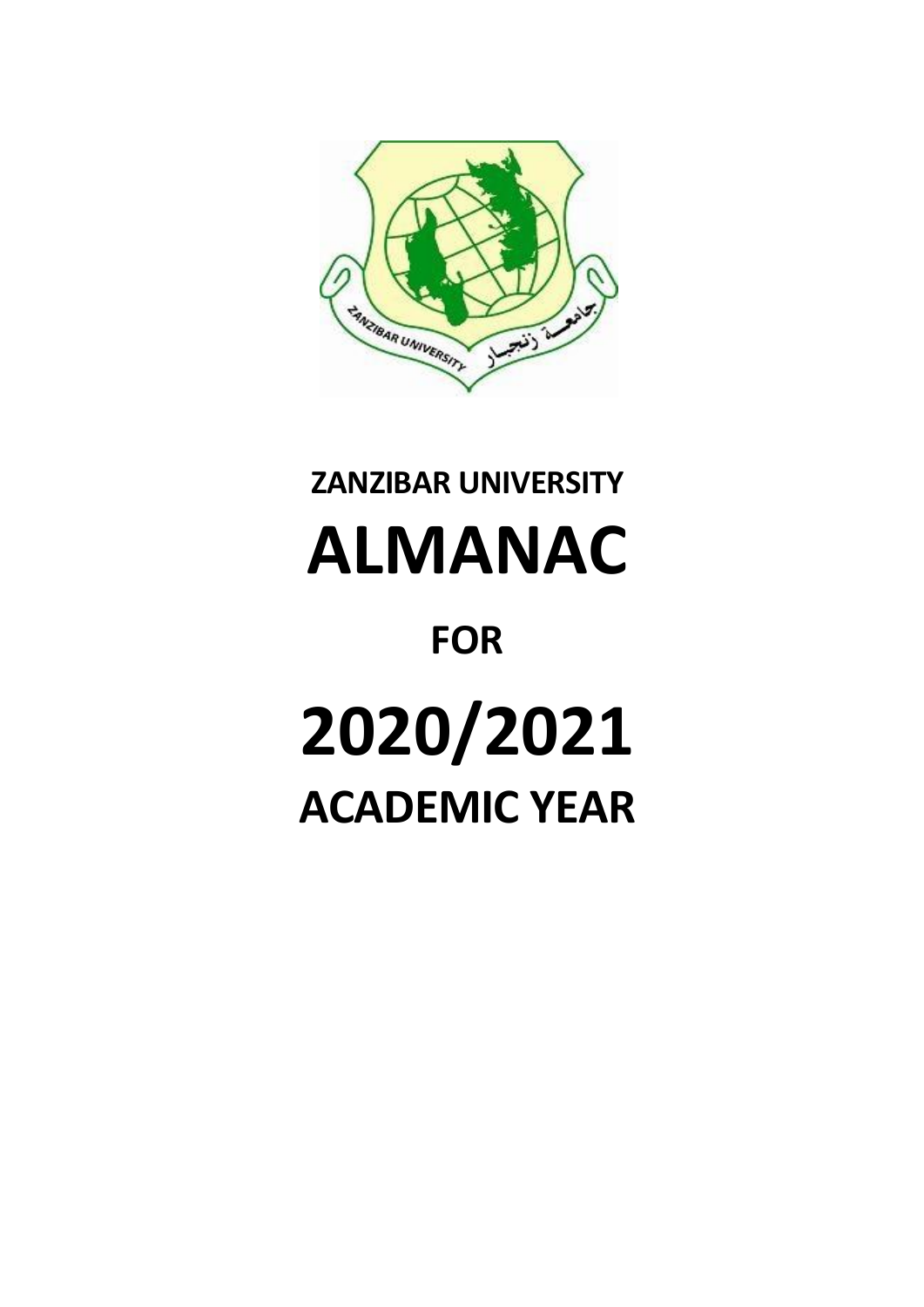# **ABBREVIATIONS/ACRONYMS**

| <b>BSN</b>   | Ξ        | Bachelor of Science (Nursing)                  |
|--------------|----------|------------------------------------------------|
| <b>BSCP</b>  | Ξ        | Bachelor of Science in Counseling Psychology   |
| Certif.      | Ξ        | Certificate                                    |
| Commit.      | $\equiv$ | Committee                                      |
| Dip.         | Ξ        | Diploma                                        |
| <b>DNM</b>   | $=$      | Diploma in Nursing and Midwifery               |
| <b>DMLS</b>  | $\equiv$ | Diploma in Medical Laboratory Science          |
| Exam/s.      | $\equiv$ | Examination/s                                  |
| <b>FBA</b>   | $=$      | <b>Faculty of Business Administration</b>      |
| <b>FLS</b>   | $=$      | Faculty of Law and Shariah                     |
| <b>FASS</b>  | Ξ        | <b>Faculty of Arts and Social Sciences</b>     |
| FoE          | $=$      | <b>Faculty of Engineering</b>                  |
| <b>FoHAS</b> | $\equiv$ | <b>Faculty of Health and Allied Sciences</b>   |
| FoS          | Ξ        | <b>Faculty of Science</b>                      |
| <b>ICE</b>   | Ξ        | Institute of Continuing Education              |
| <b>IPGSR</b> | Ξ        | Institute of Postgraduate Studies and Research |
| <b>NEA</b>   | $=$      | Non Examination Agenda                         |
| Registr.     | $=$      | Registration                                   |
| Supp.        | $\equiv$ | Supplementary                                  |
| Sem.         | Ξ        | Semester                                       |
| Sitt.        | $\equiv$ | Sitting                                        |
| ZANUSO       | $=$      | Zanzibar University Students' Organisation     |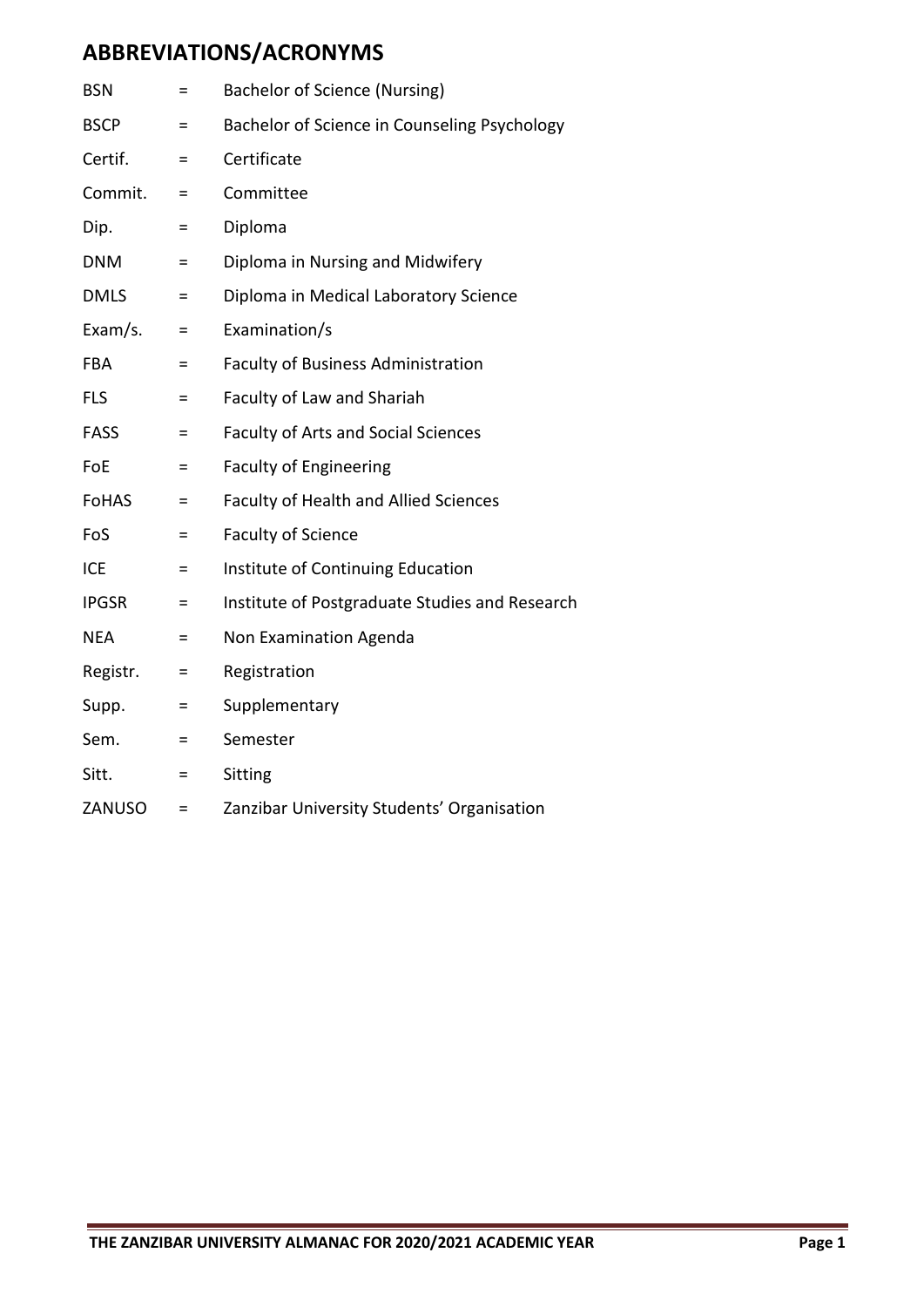# **1. ACADEMIC CALENDER FOR ALL FACULTIES EXCEPT FoHAS**

# **A) SEMESTER ONE**

#### **NEW STUDENTS' ORIENTATION (1 WEEK)**

# **REGISTRATION (2 WEEKS)**

# **LECTURES (15 WEEKS)**

# **EXAMINATIONS (2 WEEKS)**

# **INTER-SEMESTER BREAK (4 WEEKS)**

# **MARKING (2 WEEKS)**

#### **PROVISIONAL RESULTS**

Friday 16 April 2021

# **B) SEMESTER TWO**

#### **REGISTRATION (2 WEEKS)**

#### **LECTURES (15 WEEKS)**

# **EXAMINATIONS (2 WEEKS)**

Begins: Monday 16 November 2020 Ends: Friday 20 November 2020

Begins: Monday 23 November 2020 Ends: Friday 04 December 2020

Begins: Begins: Begins: Exercise of the United States of Monday 23 November 2020 Ends: Friday 05 March 2021

Begins: Monday 08 March 2021 Ends: Friday 19 March 2021

Begins: Begins: **Monday 22 March 2021** Ends: Friday 16 April 2021

Begins: **Monday 22 March 2021** Ends: Friday 02 April 2021

Begins: Monday 19 April 2021 Ends: Friday 30 April 2021

Begins: **Monday 19 April 2021** Ends: Friday 30 July 2021

Begins: **Monday 02 August 2021** Ends: Friday 13 August 2021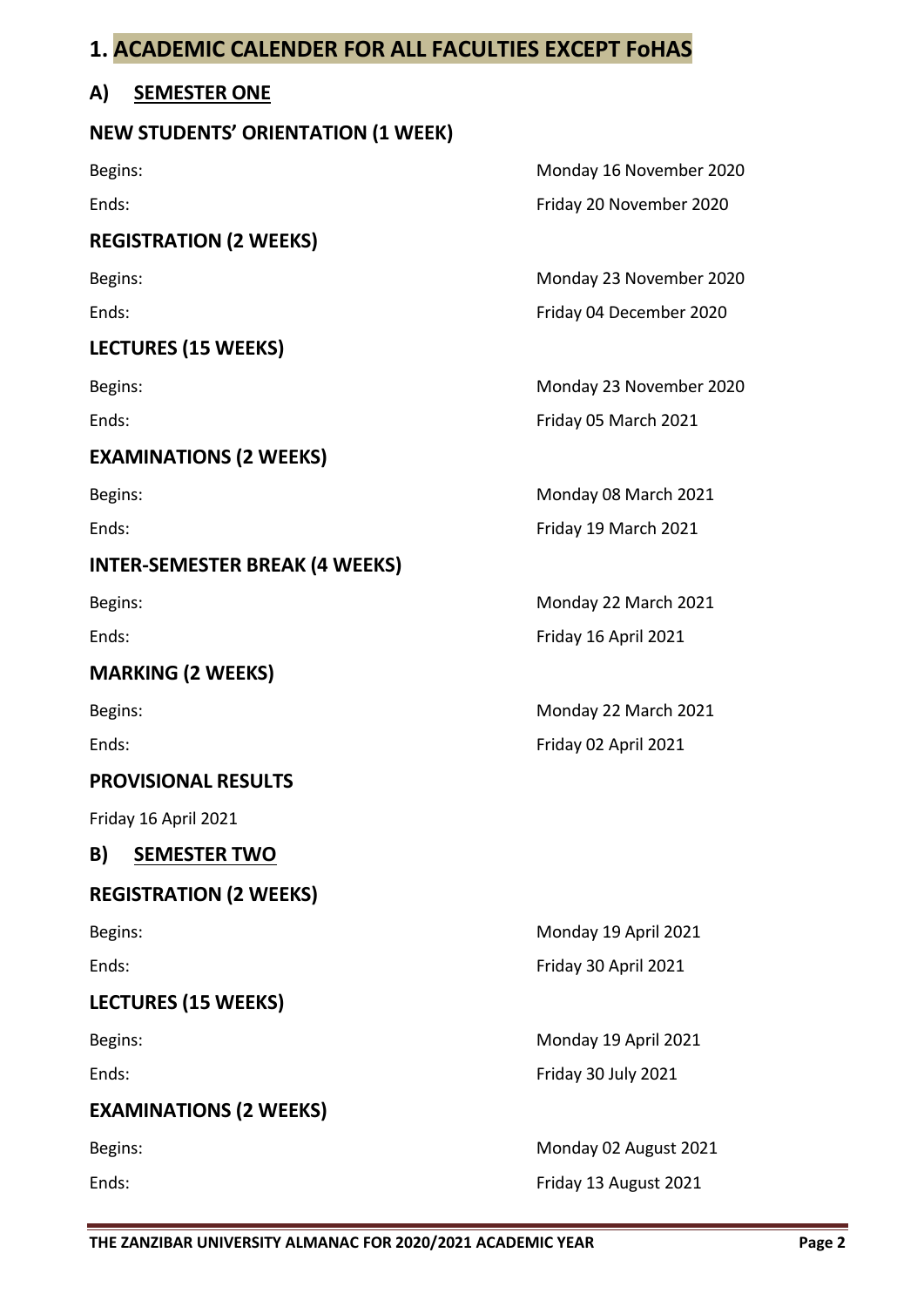#### **LONG VACATION (12 WEEKS)**

#### **FIELD ATTACHMENT/TEACHING PRACTICE**

Ends: (6 Weeks for FBA & FASS) Friday 01 October 2021

Ends: (8 Weeks for FoE & FLS) Friday 15 October 2021

#### **MARKING (2 WEEKS)**

#### **EXTERNAL EXAMINERS BOARD MEETING (2 DAYS)**

#### **PROVISIONAL RESULTS**

Friday 17 September 2020

# **FIRST SITTING & SUPPLEMENTARY EXAMINATIONS FOR ALL FACULTIES (2 WEEKS)**

| Begins |
|--------|
|--------|

# **MARKING (2 WEEKS)**

# **PROVISIONAL RESULTS**

Friday 10 December 2021

# **19 TH GRADUATION CEREMONY (PROVISIONAL)**

Wednesday 22 December 2021

Begins: Monday 16 August 2021 Ends: Friday 29 October 2021

Begins: Begins: **Monday 23 August 2021** 

Begins: Monday 16 August 2021 Ends: Ends: Ends: Friday 27 August 2021

Begins: Saturday 04 September 2021 Ends: Sunday 05 September 2021

Monday 01 November 2021

Ends: Friday 12 November 2021

Begins: Begins: Electronic Monday 15 November 2021

Ends: Friday 26 November 2021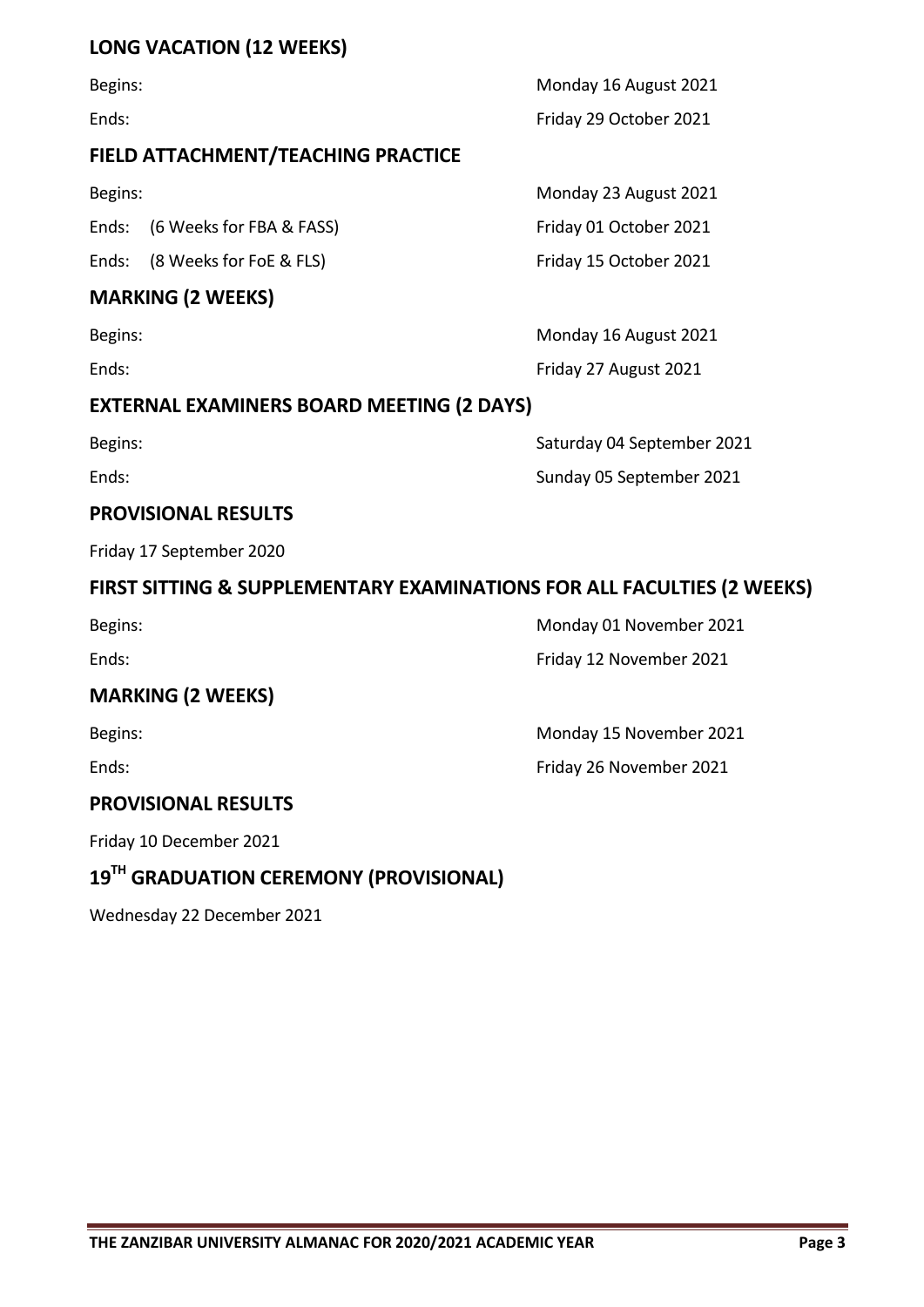# **2. ACADEMIC CALENDER FOR FoHAS**

# **A) SEMESTER ONE**

#### **NEW STUDENTS' ORIENTATION (1 WEEK)**

#### **REGISTRATION (2 WEEKS)**

# **LECTURES FOR BSCP (17 WEEKS)**

# **LECTURES FOR BSN (18 WEEKS)**

# **EXAMINATIONS FOR BSCP (2 WEEKS)**

# **EXAMINATIONS FOR BSN (2 WEEKS)**

# **INTER-SEMESTER BREAK FOR BSCP (2 WEEKS)**

# **INTER-SEMESTER BREAK FOR BSN (2 WEEKS)**

# **MARKING FOR BSCP & BSN (3 WEEKS)**

# **PROVISIONAL RESULTS**

Friday 21 May 2020

Begins: Monday 23 November 2020 Ends: Friday 27 November 2020

Begins: Monday 30 November 2020 Ends: Friday 11 December 2020

Begins: Begins: Exercísion Company 2020 Monday 30 November 2020 Ends: Friday 26 March 2021

Begins: Begins: Exercísion Company 2020 Monday 30 November 2020 Ends: Thursday 01 April 2021

Begins: Begins: **Monday 29 March 2021** Ends: Friday 09 April 2021

Begins: Tuesday 06 April 2021 Ends: Friday 16 April 2021

Begins: **Monday 12 April 2021** Ends: Friday 23 April 2021

Begins: Monday 19 April 2021 Ends: Friday 30 April 2021

Begins: **Monday 12 April 2021** Ends: Friday 30 April 2021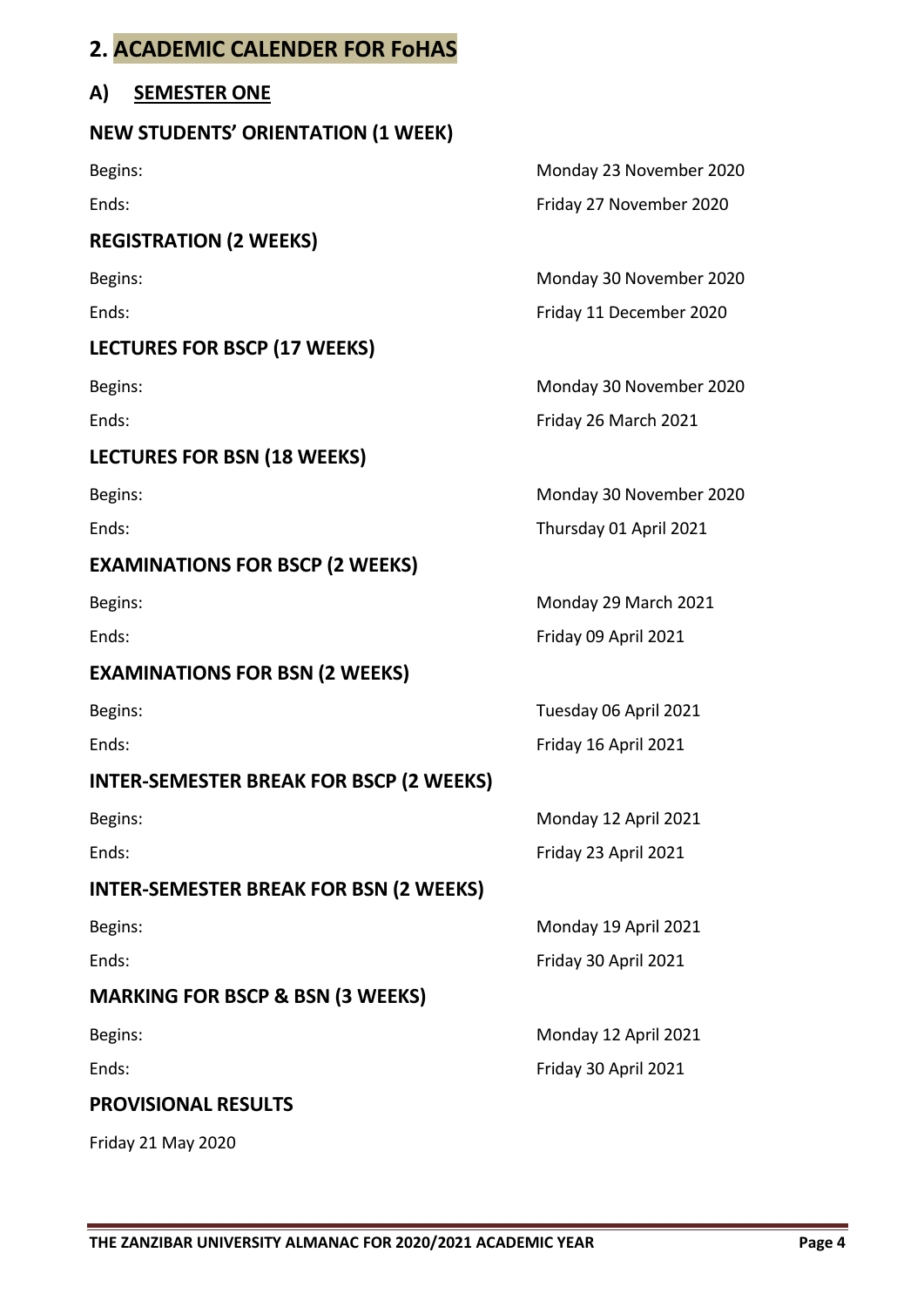#### **B) SEMESTER TWO**

#### **REGISTRATION FOR BSCP & BSN (2 WEEKS)**

Begins: Tuesday 27 April 2021 Ends: Friday 07 May 2021 **LECTURES FOR BSCP (17 WEEKS)** Begins: Tuesday 27 April 2021 Ends: Ends: Ends: Ends: Ends: Ends: Ends: Ends: Ends: Ends: Ends: Ends: Ends: Ends: Ends: Ends: Ends: Ends: Ends: Ends: Ends: Ends: Ends: Ends: Ends: Ends: Ends: Ends: Ends: Ends: Ends: Ends: Ends: Ends: Ends: Ends: Ends: **LECTURES FOR BSN (18 WEEKS)** Begins: Tuesday 27 April 2021 Ends: Friday 27 August 2021 **EXAMINATIONS FOR BSCP (2 WEEKS)** Begins: Begins: **Monday 23 August 2021** Ends: Friday 03 September 2021 **EXAMINATIONS FOR BSN (2 WEEKS)** Begins: **Monday 30 August 2021** Ends: Friday 10 September 2021 **LONG VACATION FOR BSCP (8 WEEKS)** Begins: Begins: Electronic Contract Contract Contract Contract Contract Contract Contract Contract Contract Contract Contract Contract Contract Contract Contract Contract Contract Contract Contract Contract Contract Contra Ends: Friday 29 October 2021 **LONG VACATION FOR BSN (7 WEEKS)** Begins: Monday 13 September 2021 Ends: Friday 29 October 2021 **MARKING FOR BSCP (2 WEEKS)** Begins: Begins: Electronic Monday 06 September 2021 Ends: Friday 17 September 2021 **MARKING FOR BSN (2 WEEKS)** Begins: Monday 13 September 2021 Ends: Friday 24 September 2021 **PROVISIONAL RESULTS**

Friday 15 October 2020

#### **FIRST SITTING & SUPPLEMENTARY EXAMINATIONS FOR BSCP & BSN (2 WEEKS)**

| Begins: | Monday 01 November 2021 |
|---------|-------------------------|
| Ends:   | Friday 12 November 2021 |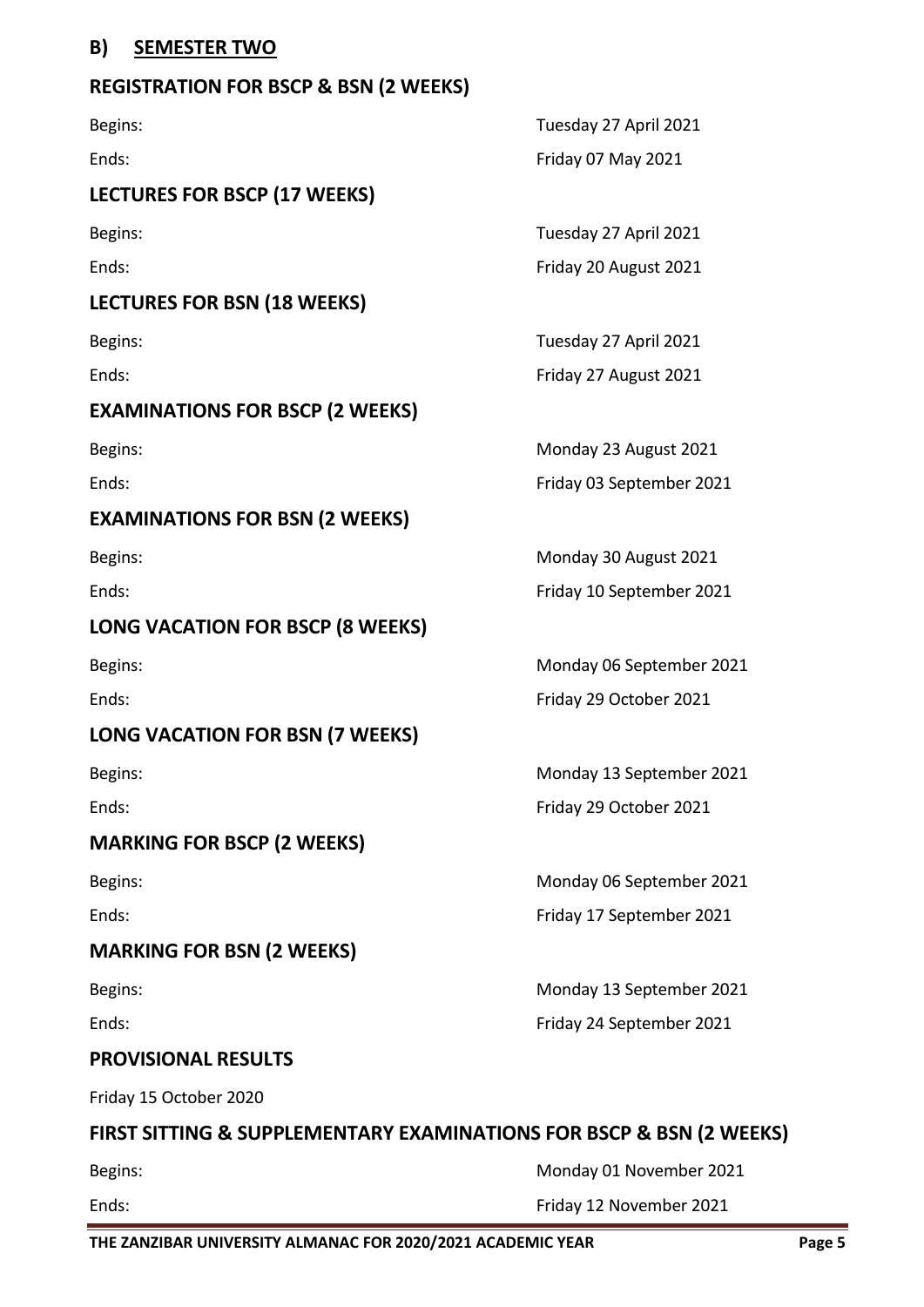# **MARKING (2 WEEKS)**

Begins: Monday 15 November 2021 Ends: Friday 26 November 2021

# **PROVISIONAL RESULTS**

Friday 10 December 2021

# **19TH GRADUATION CEREMONY (PROVISIONAL)**

Wednesday 22 December 2021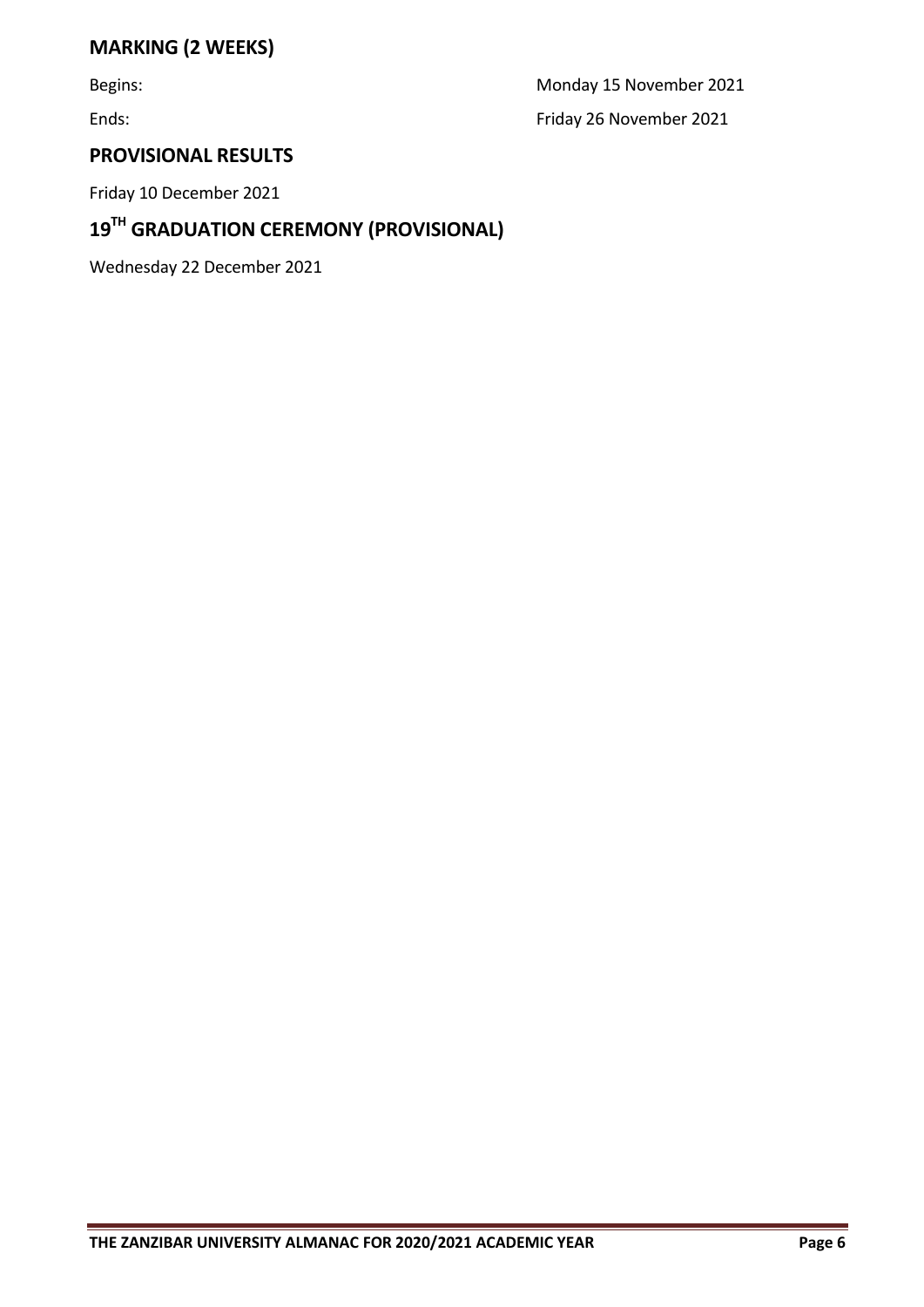# **3. ACADEMIC CALENDER FOR ICE**

#### **ACADEMIC CALENDER FOR WEEK END DIPLOMAS**

#### **A) SEMESTER ONE**

#### **NEW STUDENTS' ORIENTATION (1 WEEK)**

#### **REGISTRATION (2 WEEKS)**

#### **LECTURES (15 WEEKS)**

#### **EXAMINATION PREPARATION (1 WEEK)**

#### **EXAMINATIONS (9 DAYS)**

# **INTERSEMESTER BREAK/INTERNSHIP (4 WEEKS)**

# **MARKING (3 WEEKS)**

#### **PROVISIONAL RESULTS**

Friday 16 April 2021

#### **B) SEMESTER TWO**

#### **REGISTRATION (2 WEEKS)**

Begins: Begins: Exercísion Company 23 November 2020 Ends: Friday 27 November 2020

Begins: Saturday 28 November 2020 Ends: Sunday 13 December 2020

Begins: Saturday 28 November 2020 Ends: Sunday 07 March 2021

Begins: Begins: **Monday 08 March 2021** Ends: Friday 12 March 2021

Begins: Saturday 13 March 2021 Ends: Sunday 21 March 2021

Begins: Begins: **Monday 22 March 2021** Ends: Friday 16 April 2021

Begins: Monday 22 March 2021 Ends: Friday 09 April 2021

Begins: Saturday 17 April 2021 Ends: Sunday 25 April 2021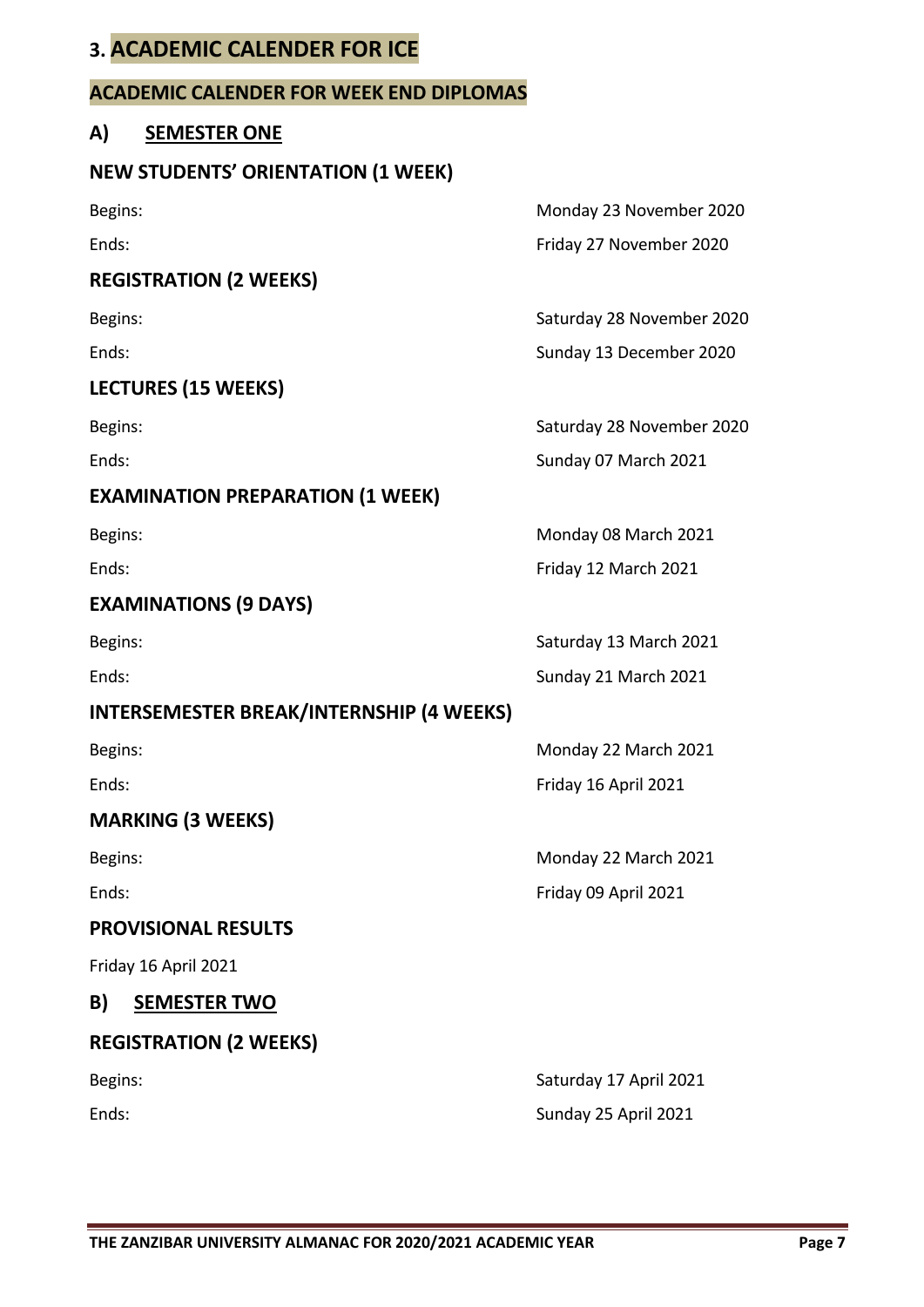# **LECTURES (15 WEEKS)**

| Begins:                                 | Saturday 17 April 2021   |
|-----------------------------------------|--------------------------|
| Ends:                                   | Sunday 25 July 2021      |
| <b>EXAMINATION PREPARATION (1 WEEK)</b> |                          |
| Begins:                                 | Monday 26 July 2021      |
| Ends:                                   | Friday 30 July 2021      |
| <b>EXAMINATIONS (16 DAYS)</b>           |                          |
| Begins:                                 | Saturday 31 July 2021    |
| Ends:                                   | Saturday 07 August 2021  |
| <b>LONG VACATION (5 WEEKS)</b>          |                          |
| Begins:                                 | Monday 09 August 2021    |
| Ends:                                   | Friday 10 September 2021 |
| <b>MARKING (2 WEEKS)</b>                |                          |
| Begins:                                 | Monday 09 August 2021    |
| Ends:                                   | Friday 20 August 2021    |
| <b>PROVISIONAL RESULTS</b>              |                          |

Friday 27 August 2021

Friday 08 October 2021

# **FIRST SITTING AND SUPPLEMENTARY EXAMINATIONS (9 DAYS)**

| Begins:                    | Saturday 11 September 2021 |
|----------------------------|----------------------------|
| Ends:                      | Sunday 19 September 2021   |
| <b>MARKING (2 WEEKS)</b>   |                            |
| Begins:                    | Monday 20 September 2021   |
| Ends:                      | Friday 01 October 2021     |
| <b>PROVISIONAL RESULTS</b> |                            |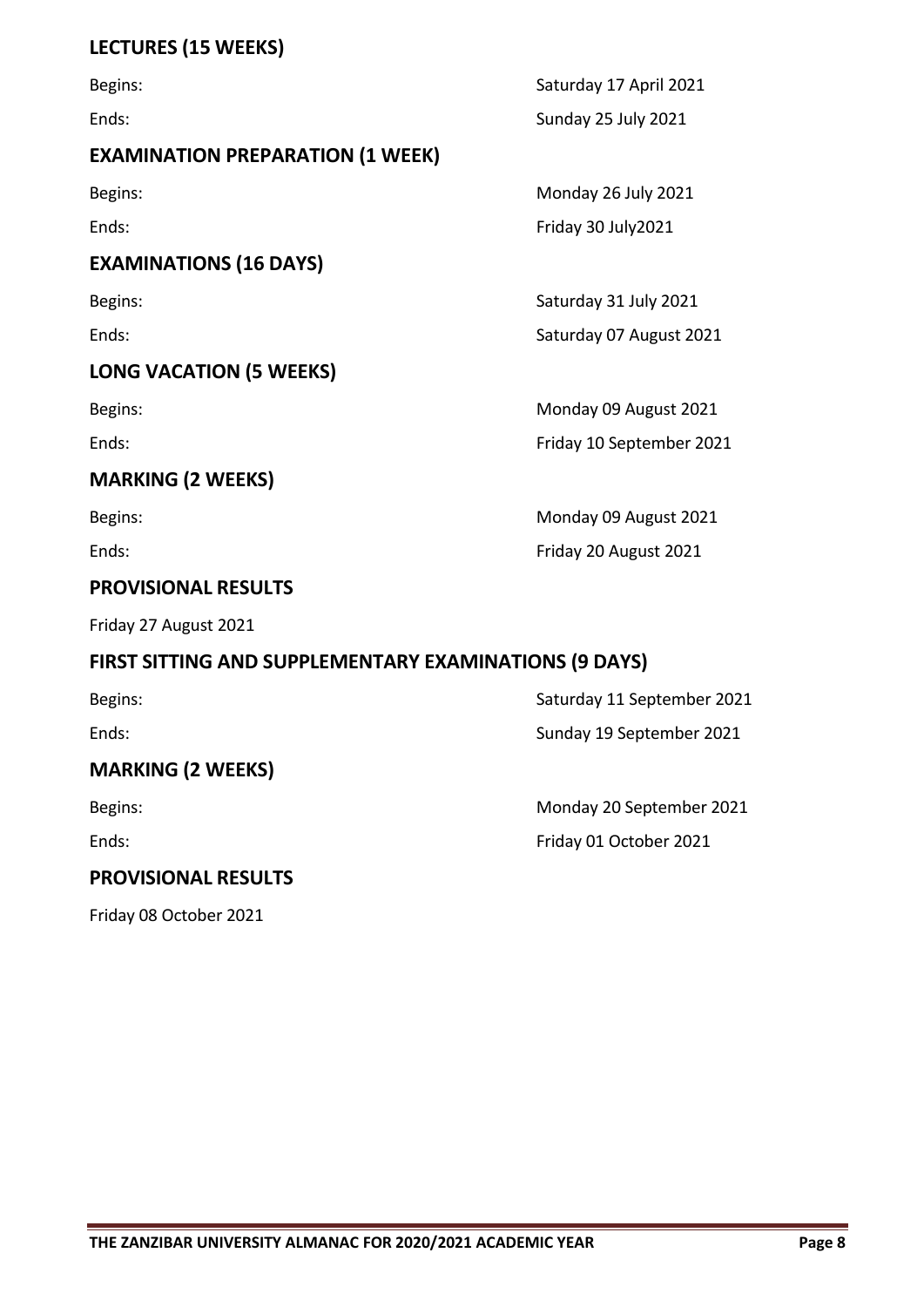# **ACADEMIC CALENDER FOR DNM AND DMLS**

# **A) SEMESTER ONE**

#### **NEW STUDENTS' ORIENTATION (1 WEEK)**

# **REGISTRATION (2 WEEKS)**

# **LECTURES (18 WEEKS)**

#### **END OF BLOCK STUDY**

Friday 15 January 2021

#### **CLINICAL PRACTICE (6 WEEKS)**

#### **EXAMINATIONS (2 WEEKS)**

#### **INTER-SEMESTER BREAK (4 WEEKS)**

# **MARKING (3 WEEKS)**

#### **PROVISIONAL RESULTS**

Friday 07 May 2021

# **FIRST SITTING AND SUPPLEMENTARY EXAMINATIONS (1 WEEK)**

Begins: Monday 16 November 2020 Ends: Friday 20 November 2020

Begins: Monday 23 November 2020 Ends: Friday 04 December 2020

Begins: Monday 23 November 2020 Ends: Friday 26 March 2021

Begins: Monday 18 January 2021

Ends: Friday 26 February 2021

Begins: Begins: **Monday 29 March 2021** Ends: Friday 09 April 2021

Begins: **Monday 12 April 2021** Ends: Friday 07 May 2021

Begins: Monday 12 April 2021 Ends: Friday 30 April 2021

Begins: Begins: Begins: Begins: Begins: Begins: Begins: Begins: Begins: Begins: Begins: Begins: Begins: Begins: Begins: Begins: Begins: Begins: Begins: Begins: Begins: Begins: Begins: Begins: Begins: Begins: Begins: Begins Ends: Saturday 29 May 2021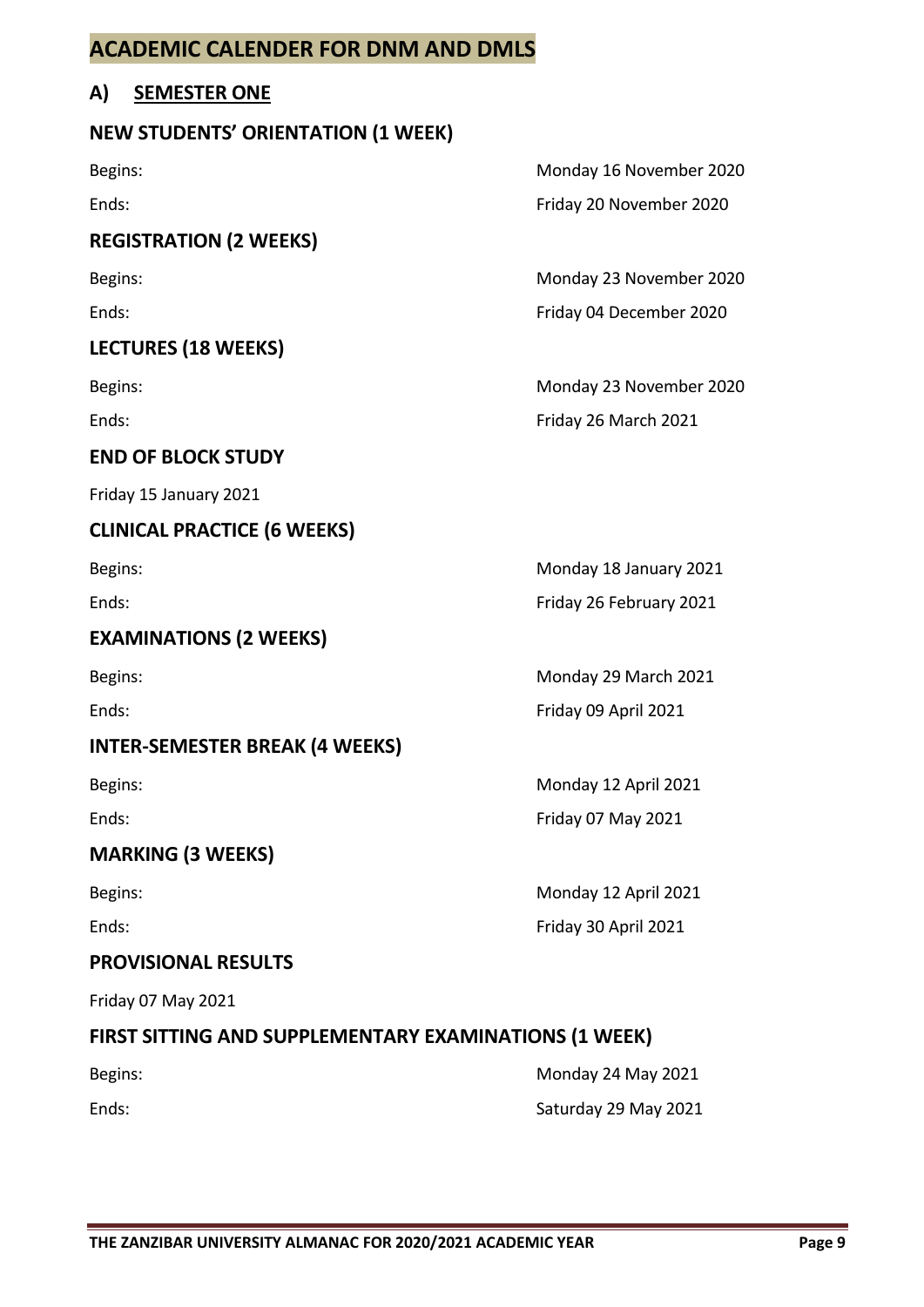# **MARKING (1 WEEK)**

| Begins:                                               | Monday 31 May 2021       |
|-------------------------------------------------------|--------------------------|
| Ends:                                                 | Friday 04 June 2021      |
| <b>PROVISIONAL RESULTS</b>                            |                          |
| Friday 11 June 2021                                   |                          |
| B)<br><b>SEMESTER TWO</b>                             |                          |
| <b>REGISTRATION (2 WEEKS)</b>                         |                          |
| Begins:                                               | Monday 10 May2021        |
| Ends:                                                 | Friday 21 May 2021       |
| <b>LECTURES (18 WEEKS)</b>                            |                          |
| Begins:                                               | Monday 10 May 2021       |
| Ends:                                                 | Friday 10 September 2021 |
| <b>END OF BLOCK STUDY</b>                             |                          |
| Friday 02 July 2021                                   |                          |
| <b>CLINICAL PRACTICE (6 WEEKS)</b>                    |                          |
| Begins:                                               | Monday 05 July 2021      |
| Ends:                                                 | Friday 13 August 2021    |
| <b>EXAMINATIONS (2 WEEKS)</b>                         |                          |
| Begins:                                               | Monday 13 September 2021 |
| Ends:                                                 | Friday 24 September 2021 |
| <b>LONG VACATION (5 WEEKS)</b>                        |                          |
| Begins:                                               | Monday 27 September 2021 |
| Ends:                                                 | Friday 29 October 2021   |
| <b>MARKING (3 WEEKS)</b>                              |                          |
| Begins:                                               | Monday 27 September 2021 |
| Ends:                                                 | Friday 15 October 2021   |
| <b>PROVISIONAL RESULTS</b>                            |                          |
| Friday 22 October 2021                                |                          |
| FIRST SITTING AND SUPPLEMENTARY EXAMINATIONS (1 WEEK) |                          |
|                                                       |                          |

Begins: Begins: Begins: Begins: Begins: Begins: Begins: Begins: Begins: Begins: Begins: Begins: Begins: Begins: Begins: Begins: Begins: Begins: Begins: Begins: Begins: Begins: Begins: Begins: Begins: Begins: Begins: Begins Ends: Friday 05 November 2021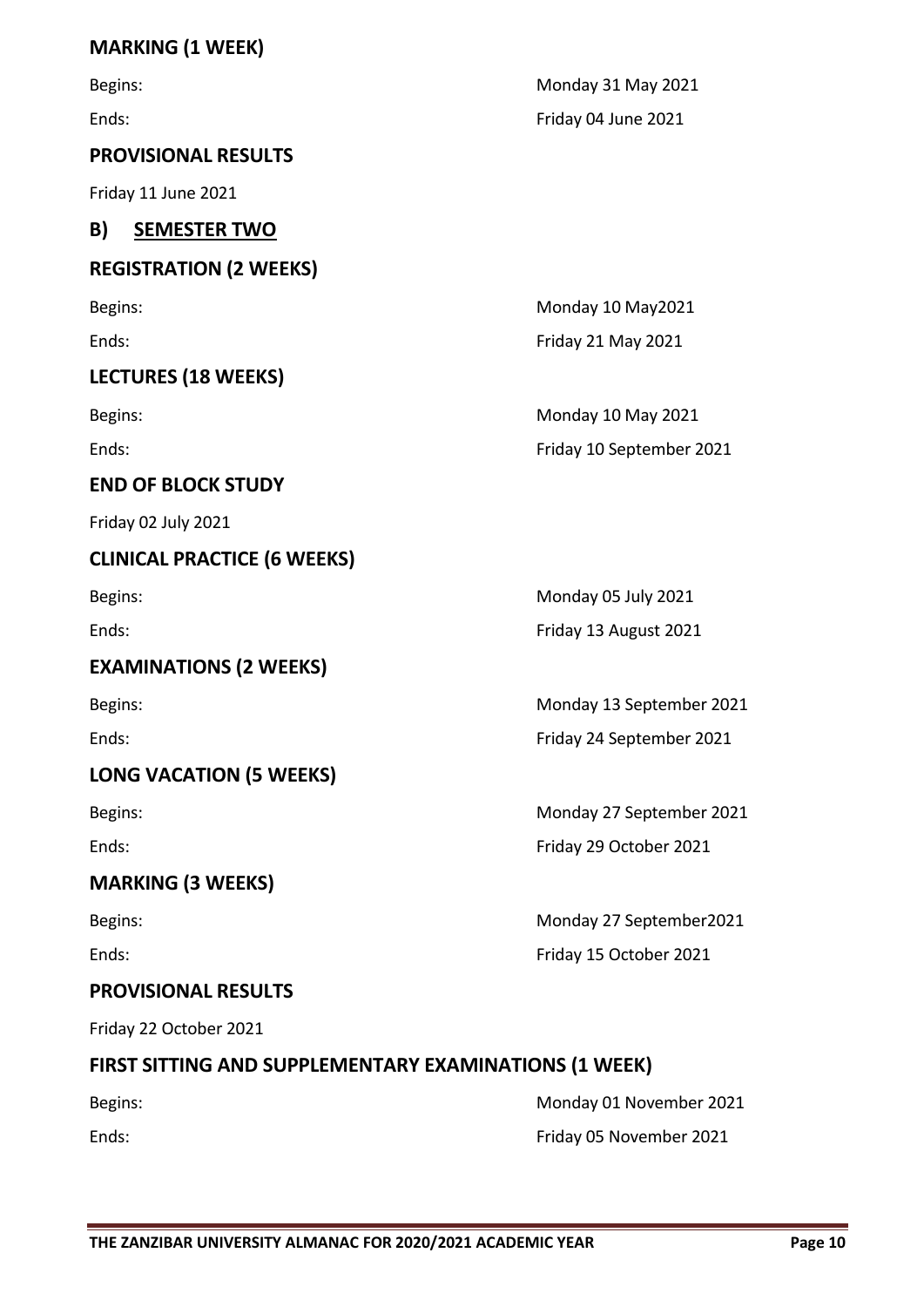# **MARKING (1 WEEK)**

# **PROVISIONAL RESULTS**

Friday 19 November 2021

Begins: Monday 08 November 2021 Ends: Friday 12 November 2021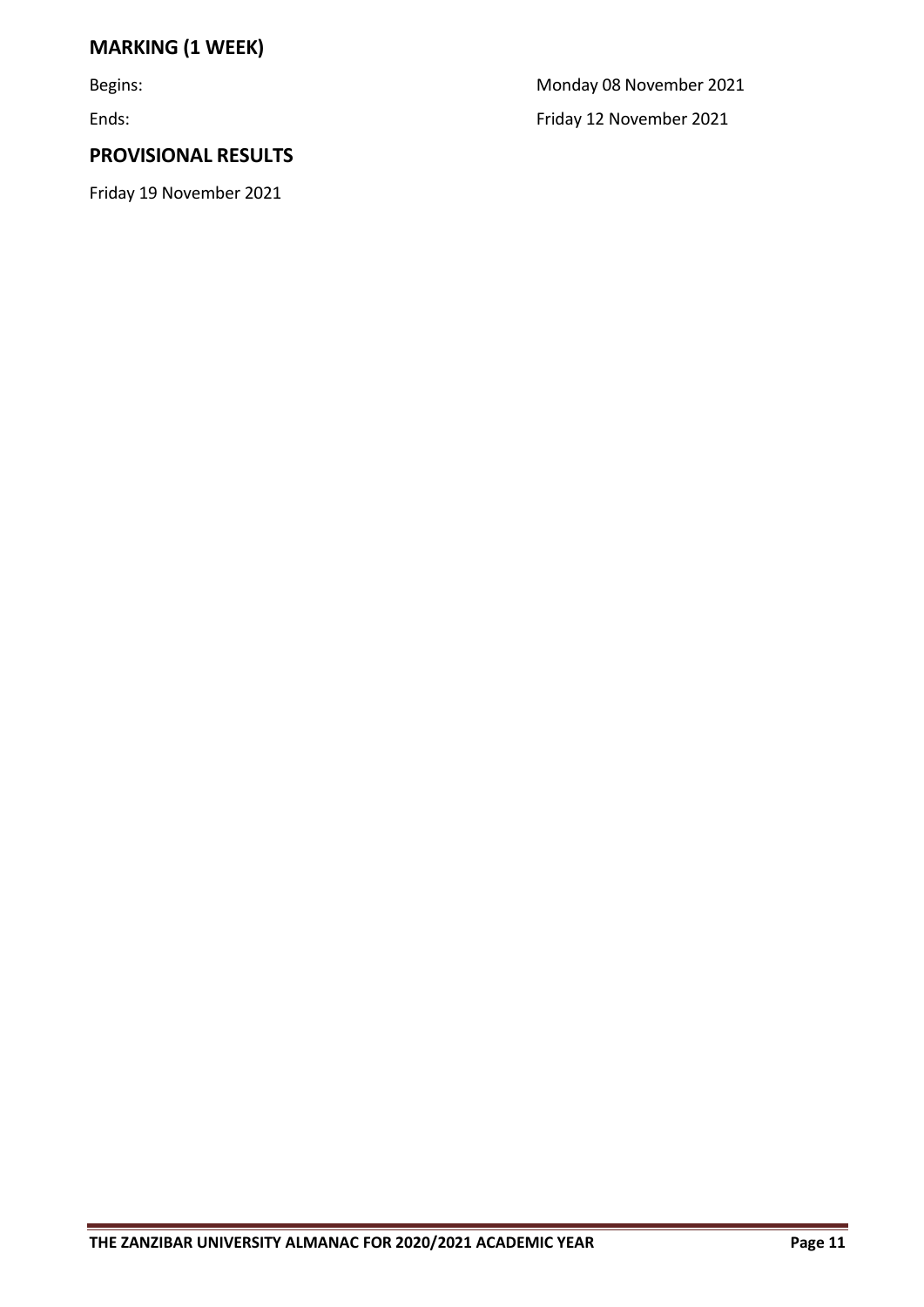# **ACADEMIC CALENDER FOR CERTIFICATE**

#### **SEMESTER TWO**

#### **REGISTRATION (2 WEEKS)**

# **LECTURES (15 WEEKS)**

#### **EXAMINATIONS PREPARATION (1 WEEK)**

#### **EXAMINATIONS (1 WEEK)**

#### **MARKING (3 WEEKS)**

#### **PROVISIONAL RESULTS**

Friday 16 April 2021

# **FIRST SITTING AND SUPPLEMENTARY EXAMINATIONS (1 WEEK)**

#### **MARKING (2 WEEKS)**

# **PROVISIONAL RESULTS**

Friday 28 May 2021

Begins: Monday 23 November 2020 Ends: Friday 04 December 2020

Begins: Begins: Begins: Begins: Begins: Begins: Begins: Begins: Begins: Begins: Begins: Begins: Begins: Begins: Begins: Begins: Begins: Begins: Begins: Begins: Begins: Begins: Begins: Begins: Begins: Begins: Begins: Begins Ends: Ends: Ends: Ends: Ends: Ends: Ends: Ends: Ends: Ends: Ends: Ends: Ends: Ends: Ends: Ends: Ends: Ends: Ends: Ends: Ends: Ends: Ends: Ends: Ends: Ends: Ends: Ends: Ends: Ends: Ends: Ends: Ends: Ends: Ends: Ends: Ends:

Begins: Begins: **Monday 08 March2021** Ends: Ends: Ends: Friday 12 March2021

Begins: Begins: **Monday 15 March 2021** Ends: Friday 19 March 2021

Begins: Begins: Begins: Begins: Begins: Begins: Begins: Begins: Begins: Begins: Begins: Begins: Begins: Begins: Begins: Begins: Begins: Begins: Begins: Begins: Begins: Begins: Begins: Begins: Begins: Begins: Begins: Begins Ends: Friday 09 April 2021

Begins: Begins: **Monday 03 May 2021** Ends: Friday 07 May 2021

Begins: Begins: Begins: Begins: Begins: Begins: Begins: Begins: Begins: Begins: Begins: Begins: Begins: Begins: Begins: Begins: Begins: Begins: Begins: Begins: Begins: Begins: Begins: Begins: Begins: Begins: Begins: Begins Ends: Ends: Ends: Ends: Ends: Ends: Ends: Ends: Ends: Ends: Ends: Ends: Ends: Ends: Ends: Ends: Ends: Ends: Ends: Ends: Ends: Ends: Ends: Ends: Ends: Ends: Ends: Ends: Ends: Ends: Ends: Ends: Ends: Ends: Ends: Ends: Ends: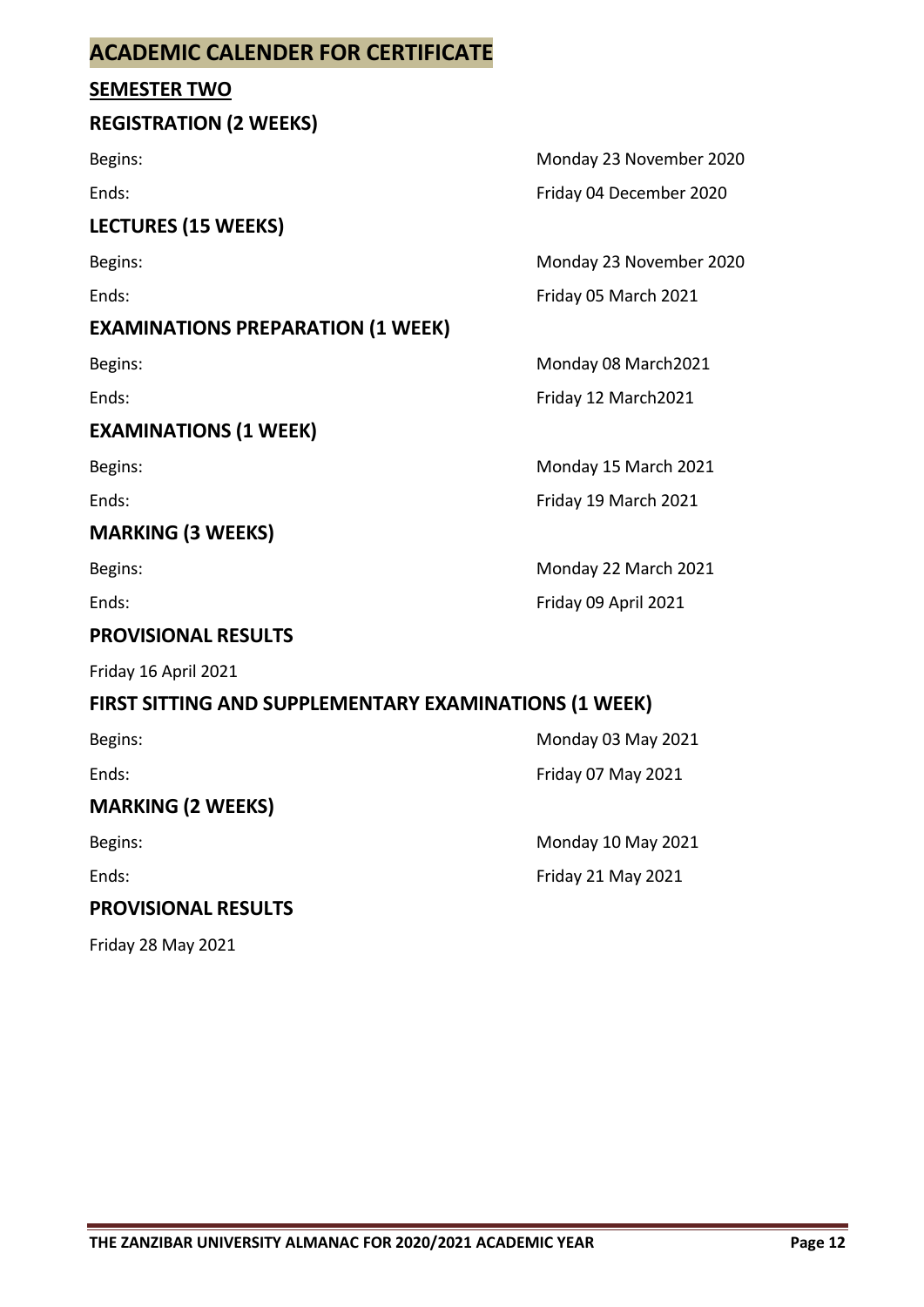# **4. ACADEMIC CALENDER FOR UNIVERSITY MEETINGS**

# **A. COUNCIL AND ITS COMMITTEES' MEETINGS**

| <b>Council Meetings</b>                                                    |           |                   |
|----------------------------------------------------------------------------|-----------|-------------------|
| 1. Regular Meeting                                                         | Thursday  | 21 January 2021   |
| 2. Regular Meeting                                                         | Thursday  | 18 May 2021       |
| 3. Regular Meeting                                                         | Thursday  | 19 August 2021    |
| 4. Regular Meeting                                                         | Thursday  | 28 October 2021   |
| <b>Finance and Development Planning Committee Meetings</b>                 |           |                   |
| 1. Regular Meeting                                                         | Thursday  | 07 January 2021   |
| 2. Regular Meeting                                                         | Tuesday   | 06 April 2021     |
| 3. Regular Meeting                                                         | Tuesday   | 13 July 2021      |
| 4. Regular Meeting                                                         | Wednesday | 13 October 2021   |
| <b>Academic Staff Appointments and Promotions Committee Meetings</b>       |           |                   |
| 1. Regular Meeting                                                         | Tuesday   | 09 February 2021  |
| 2. Regular Meeting                                                         | Thursday  | 12 August 2021    |
| <b>Administrative Staff Appointments and Promotions Committee Meetings</b> |           |                   |
| 1. Regular Meeting                                                         | Thursday  | 04 February 2021  |
| 2. Regular Meeting                                                         | Thursday  | 05 August 2021    |
| <b>Construction and Maintenance Committee Meetings</b>                     |           |                   |
| 1. Regular Meeting                                                         | Thursday  | 31 December 2020  |
| 2. Regular Meeting                                                         | Thursday  | 29 July 2021      |
| <b>Zanzibar University Business Unit Meetings</b>                          |           |                   |
| 1. Regular Meeting                                                         | Tuesday   | 29 December 2020  |
| 2. Regular Meeting                                                         | Thursday  | 11 March 2021     |
| <b>Students Welfare Committee Meetings</b>                                 |           |                   |
| 1. Regular Meeting                                                         | Thursday  | 16 March 2021     |
| 2. Regular Meeting                                                         | Tuesday   | 01 June 2021      |
| <b>B. SENATE AND ITS COMMITTEE MEETINGS</b>                                |           |                   |
| <b>Senate Meetings</b>                                                     |           |                   |
| 1. Regular Meeting (Non Examination Agenda)                                | Thursday  | 14 January 2021   |
| 2. Regular Meeting (Certif., Dip, & Degree Exam. Results)                  | Thursday  | 15 April 2021     |
| 3. Regular Meeting (NEA and DNM & DCP Exam. Results)                       | Tuesday   | 06 July 2021      |
| 4. Regular Meeting (Diploma & Degree Exam. Results)                        | Thursday  | 09 September 2021 |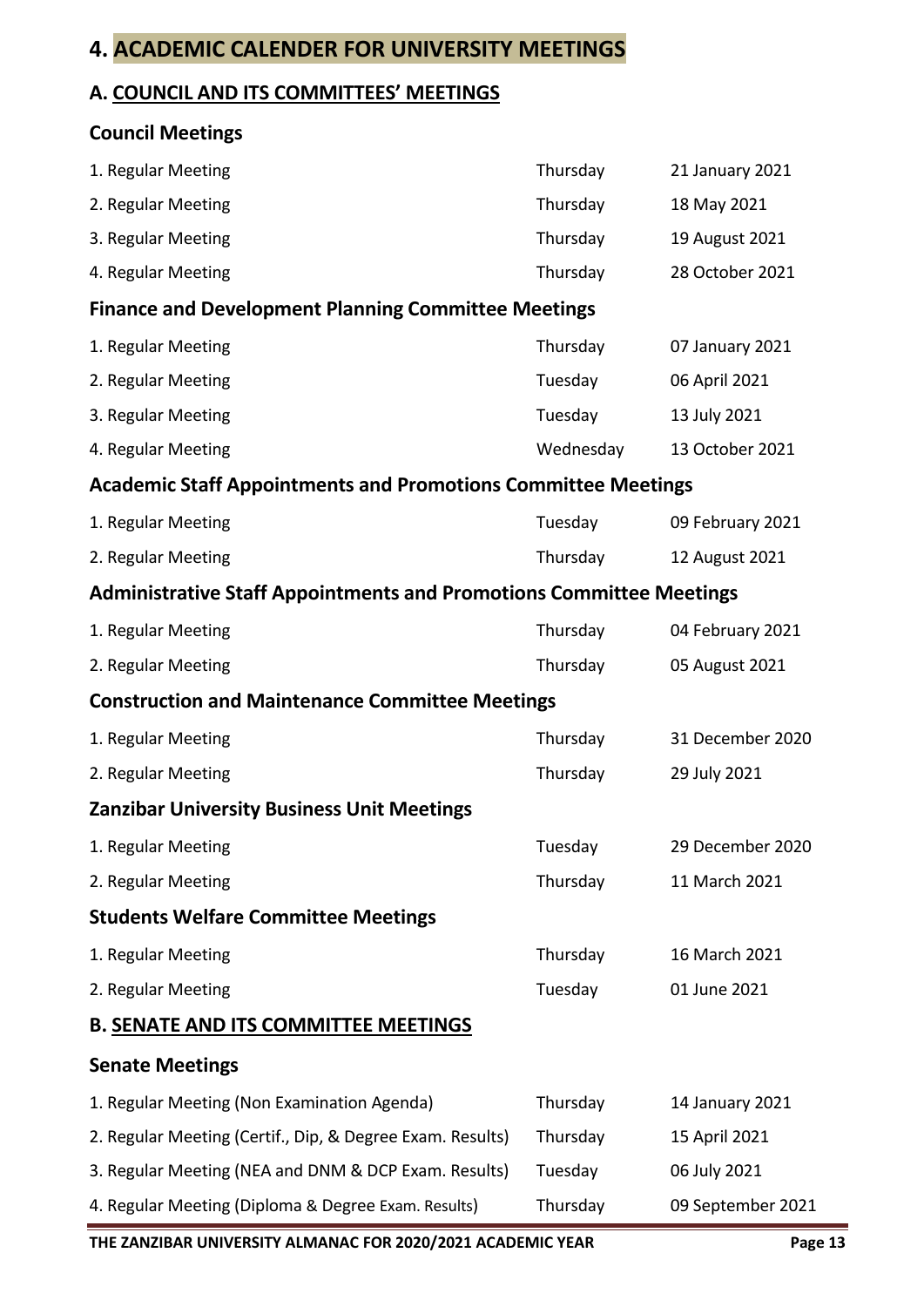| 5. Regular Meeting (UG & PG First Sitt. & Supp. Exam. Results) Thursday |           | 08 December 2021  |
|-------------------------------------------------------------------------|-----------|-------------------|
| <b>Academic Committee of the Senate Meetings</b>                        |           |                   |
| 1. Discussion of Week End Diplomas & FoHAS Exam. Results                | Tuesday   | 11 May 2021       |
| 2. Discussion of First Sitt. & Supp. Exam. Results of Certificate       | Thursday  | 10 June 2021      |
| 3. Discussion of First Sitt. & Supp. Exam. Results of Certificate       | Thursday  | 26 August 2021    |
| 4. Discussion of FoHAS and Diploma Examination Results                  | Thursday  | 07 October 2021   |
| 5. Discussion of DNM/DMLS Sem. Two Exam. Results                        | Thursday  | 21 October 2021   |
| 6. Discussion of DNM/DMLS First Sitt. & Supp. Exam. Results             | Wednesday | 18 November 2021  |
| <b>Examinations Committee Meetings</b>                                  |           |                   |
| 1. Regular Meeting                                                      | Friday    | 26 February 2021  |
| 2. Regular Meeting                                                      | Friday    | 23 July 2021      |
| <b>Undergraduate Studies Committee Meetings</b>                         |           |                   |
| 1. Regular Meeting                                                      | Tuesday   | 16 February 2021  |
| 2. Regular Meeting                                                      | Tuesday   | 27 July 2021      |
| <b>Postgraduate Studies Committee Meetings</b>                          |           |                   |
| 1. Regular Meeting                                                      | Tuesday   | 02 March 2021     |
| 2. Regular Meeting                                                      | Thursday  | 03 June 2021      |
| <b>Admissions Committee Meetings</b>                                    |           |                   |
| 1. Regular Meeting                                                      | Tuesday   | 24 August 2021    |
| 2. Regular Meeting                                                      | Tuesday   | 21 September 2021 |
| <b>B. SENATE AND ITS COMMITTEE MEETINGS</b>                             |           |                   |
| <b>Deans and Directors Committee Meetings</b>                           |           |                   |
| 1. Regular Meeting                                                      | Tuesday   | 15 December 2020  |
| 2. Regular Meeting                                                      | Tuesday   | 23 February 2021  |
| 3. Special Meeting (Course Allocation)                                  | Tuesday   | 30 March 2021     |
| 4. Regular Meeting                                                      | Wednesday | 30 June 2021      |
| 5. Regular Meeting                                                      | Thursday  | 22 July 2021      |
| 6. Special Meeting (Course Allocation)                                  | Tuesday   | 31 August 2021    |
| 7. Regular Meeting                                                      | Thursday  | 30 September 2021 |
| All Faculty Boards (Except FoHAS) Meetings                              |           |                   |
| 1. Regular Meeting (Non Examination Agenda)                             | Tuesday   | 05 January 2021   |
| 2. Regular Meeting (Semester One Examination Results)                   | Wed-Fri   | 07-09 April 2021  |
| 3. Regular Meeting (Non Examination Agenda)                             | Wednesday | 16 June 2021      |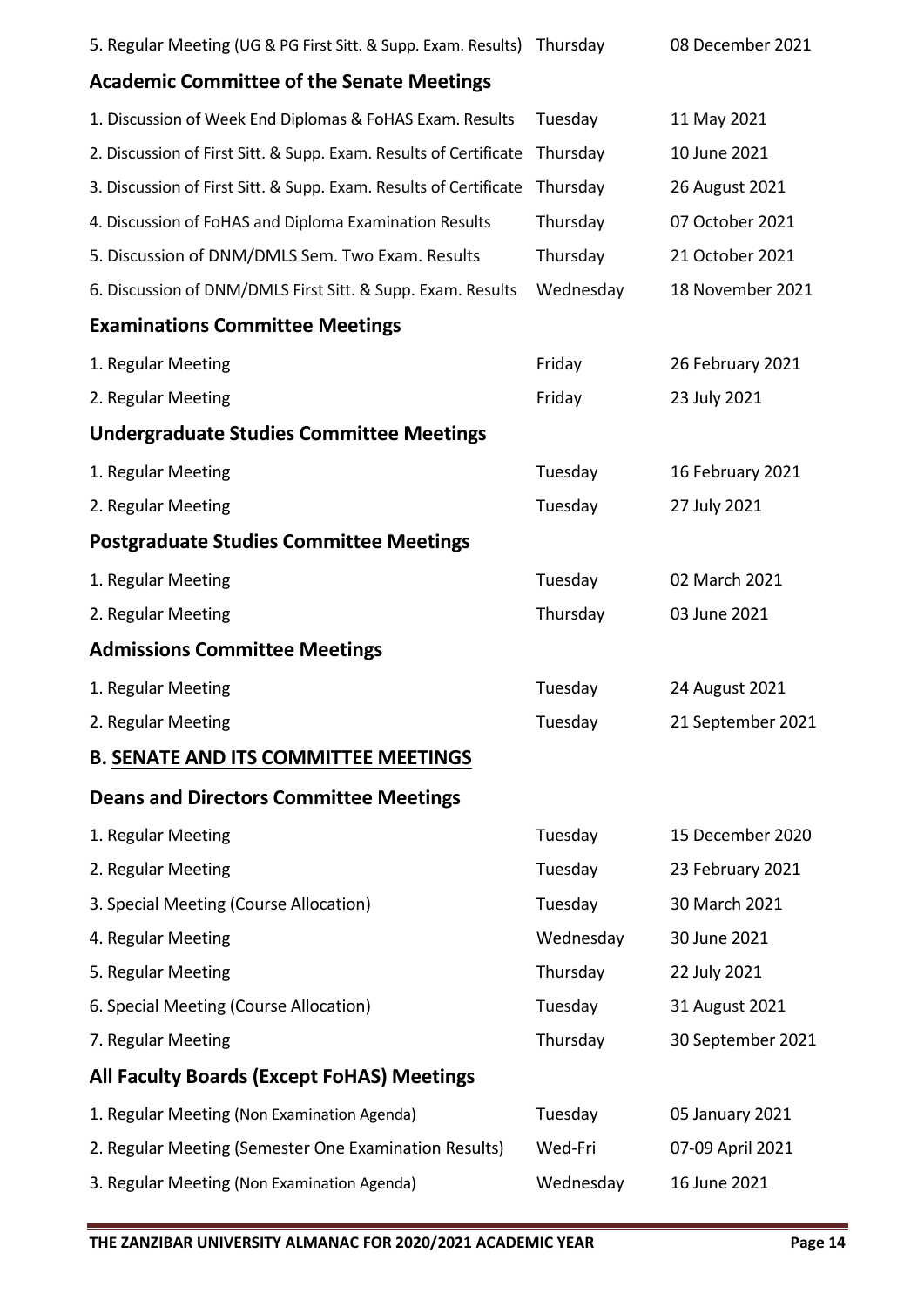| 4. Regular Meeting (Semester Two Exam. Results)                       | Wed-Fri   | 01-03 September 2021 |
|-----------------------------------------------------------------------|-----------|----------------------|
| 5. Regular Meeting (First Sitting& Supp. Exam. Results)               | Wed-Fri   | 01-03 December 2021  |
| <b>FoHAS Board Meetings</b>                                           |           |                      |
| 1. Regular Meeting (Non Examination Agenda)                           | Thursday  | 05 January 2021      |
| 2. Regular Meeting (Semester One Examination Results)                 | Thursday  | 06 May 2021          |
| 3. Regular Meeting (Non Examination Agenda)                           | Wednesday | 16 June 2021         |
| 4. Regular Meeting (Semester Two Examination Results)                 | Tuesday   | 05 October 2021      |
| 5. Regular Meeting (First Sitt. & Supp. Exam. Results)                | Wed-Fri   | 01-03 December 2021  |
| <b>Institute of Continuing Education (ICE) BoardMeetings</b>          |           |                      |
| 1. Regular Meeting (Diploma & Certificate Exam. Results)              | Tuesday   | 13 April 2021        |
| 2. Regular Meeting (DNM/DMLS Sem. One Exam. Results)                  | Tuesday   | 04 May 2021          |
| 3. Regular Meeting (Certif. First Sitt. & Supp. Exam. Results)        | Tuesday   | 25 May 2021          |
| 4. Regular Meeting (DNM/DMLS First Sitt. & Supp. Exam. Results)       | Tuesday   | 08 June 2021         |
| 5. Regular Meeting (Diploma Sem. Two Exam. Results)                   | Monday    | 23 August 2021       |
| 6. Regular Meeting (Diploma First Sitt. & Supp. Exam. Results)        | Tuesday   | 04 October 2021      |
| 7. Regular Meeting (DNM/DMLS Sem. Two Exam. Results)                  | Tuesday   | 19 October 2021      |
| 8. Regular Meeting (DNM/DMLS First Sitt. & Supp. Exam. Results)       | Tuesday   | 16 November 2021     |
|                                                                       |           |                      |
| Institute of Postgraduate Studies and Research (IPGSR) Board Meetings |           |                      |
| 1. Regular Meeting                                                    | Tuesday   | 02 February 2021     |
| 2. Regular Meeting                                                    | Thursday  | 20 May 2021          |
| <b>Library Board Meetings</b>                                         |           |                      |
| 1. Regular Meeting                                                    | Thursday  | 11 February 2021     |
| 2. Regular Meeting                                                    | Wednesday | 09 June 2021         |
| <b>C. MANAGEMENT COMMITTEE MEETINGS</b>                               |           |                      |
| <b>Quality Assurance Unit Meetings</b>                                |           |                      |
| 1. Regular Meeting                                                    | Wednesday | 30 December 2020     |
| 2. Regular Meeting                                                    | Thursday  | 29 April 2021        |
| <b>Graduation Ceremony Committee Meetings</b>                         |           |                      |
| 1. Regular Meeting                                                    | Tuesday   | 02 November 2021     |
| 2. Regular Meeting                                                    | Wednesday | 17 November 2021     |
| 3. Regular Meeting                                                    | Monday    | 06 December 2021     |
| <b>ZANUSO Management Joint Meetings</b>                               |           |                      |
| 1. Regular Meeting                                                    | Thursday  | 24 December 2020     |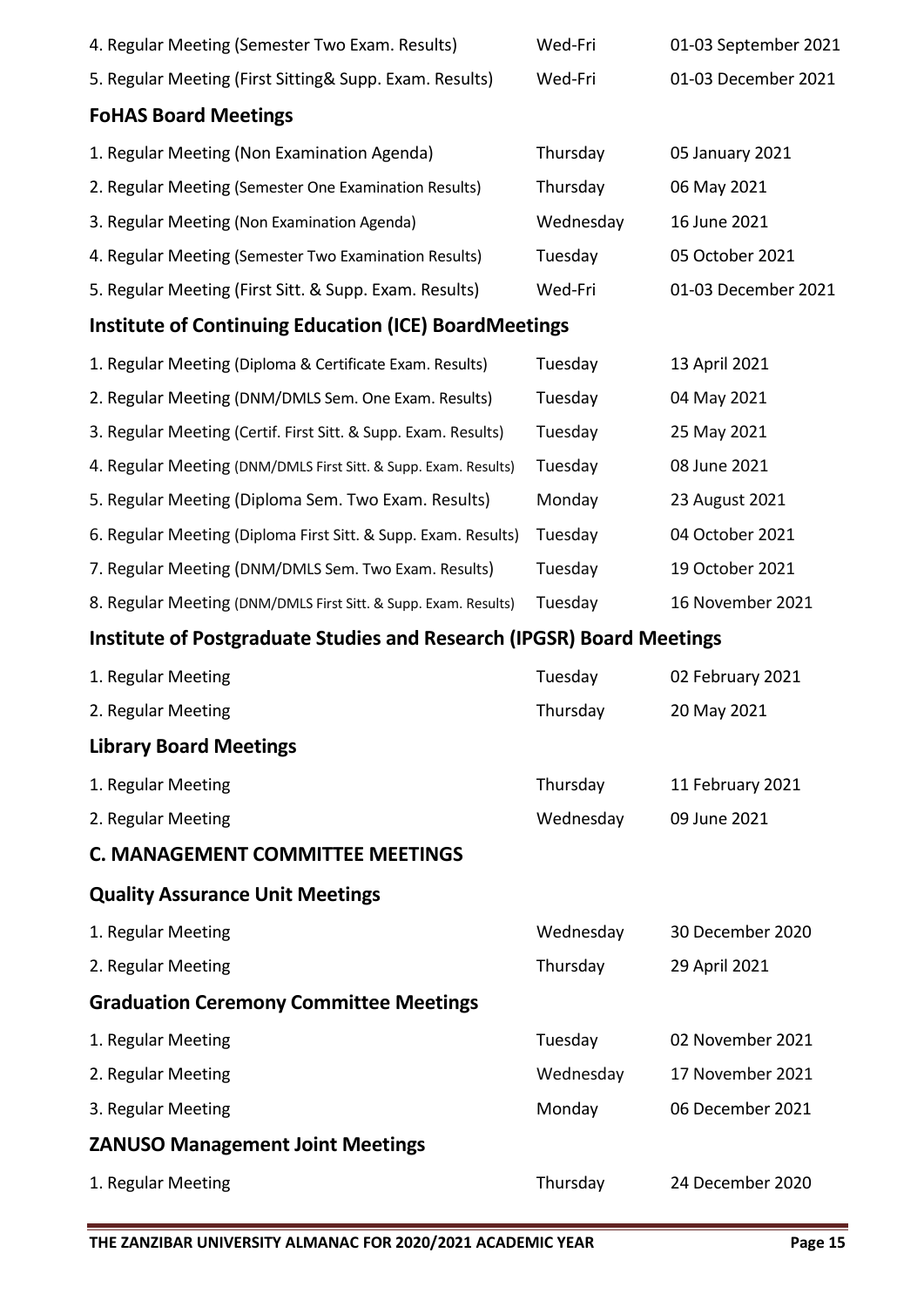| 2. Regular Meeting | Friday | 29 January 2021  |
|--------------------|--------|------------------|
| 3. Regular Meeting | Friday | 19 February 2021 |
| 4. Regular Meeting | Friday | 26 March 2021    |
| 5. Regular Meeting | Friday | 30 April 2021    |
| 6. Regular Meeting | Friday | 28 May 2021      |
| 7. Regular Meeting | Friday | 25 June 2021     |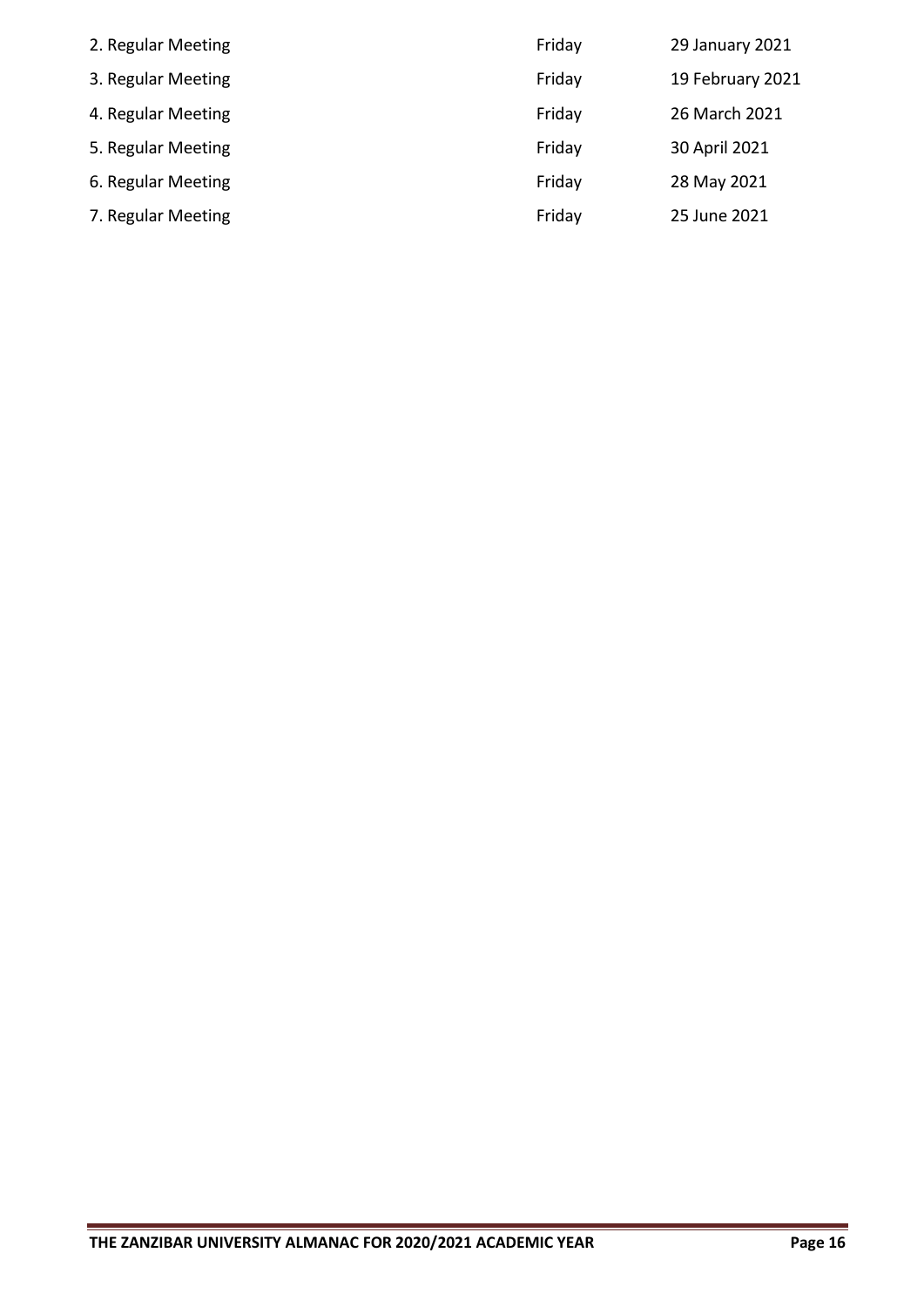# **MONTHLY ACADEMIC CALENDER**

#### **NOVEMBER – 2020**

| 1. | 16/11/2020 | <b>MONDAY</b>   | New Students' Orientation for Faculties, DNM and DML Begins          |
|----|------------|-----------------|----------------------------------------------------------------------|
| 2. | 20/11/2020 | <b>FRIDAY</b>   | New Students' Orientation for Faculties, DNM and DML Ends            |
| З. | 23/11/2020 | <b>MONDAY</b>   | New Students' Orientation for BSCP, BSN and Week End Diplomas Begins |
| 4. | 23/11/2020 | <b>MONDAY</b>   | Registr. and Lectures for Sem. One for Faculties, DNM & DMLS Begin   |
| 5. | 23/11/2020 | <b>MONDAY</b>   | Registration and Lectures for Semester Two for Certificate Begin     |
| 6. | 27/11/2020 | <b>FRIDAY</b>   | New Students' Orientation for BSCP, BSN and Week End Dip. Ends       |
| 7. | 28/11/2020 | <b>SATURDAY</b> | Registration and Lectures for Sem. One for Week End Diplomas Begin   |
| 8. | 30/11/2020 | <b>MONDAY</b>   | Registration and Lectures for Sem. One for BSCP and BSN Begin        |

#### **DECEMBER – 2020**

- **1.** 04/12/2020 FRIDAY Registration for Semester One for Faculties, DNM and DML Ends
- **2.** 04/12/2020 FRIDAY Registration for Semester Two for Certificate Ends
- **3.** 09/12/2020 MONDAY **INDEPENDENCE DAY (PUBLIC HOLIDAY)**
- **4.** 11/12/2020 FRIDAY Registration for Semester One for BSCP, BSN Ends
- **5.** 13/12/2020 SUNDAY Registration for Semester One for All Diplomas Ends
- **6.** 15/12/2020 TUESDAY Deans and Directors Committee Meeting
- **7.** 24/12/2020 THURSDAY ZANUSO and University Administration Joint Meeting
- **8.** 29/12/2020 TUESDAY Zanzibar University Business Unit Meeting
- **9.** 30/12/2020 WEDNESDAY Quality Assurance Unit Meeting
- **10.** 31/12/2020 THURSDAY Construction and Maintenance Committee Meeting

#### **JANUARY – 2021**

- **1.** 01/01/2021 FRIDAY **NEW YEAR (PUBLIC HOLIDAY)**
- **2.** 05/01/2021 TUESDAY Faculty Boards' Meetings for Non Examination Agenda
- **3.** 07/01/2021 THURSDAY Finance and Development Planning Committee Meeting
- **4.** 12/01/2021 TUESDAY **REVOLUTIONARY DAY (PUBLIC HOLIDAY)**
- **5.** 14/01/2021 THURSDAY Senate Meeting for Non Examination Agenda
- **6.** 18/01/2021 MONDAY Clinical Practice for Semester One for DNM & DML Begins
- **7.** 21/01/2021 THURSDAY Council Meeting
- **8.** 29/01/2021 FRIDAY ZANUSO and University Administration Joint Meeting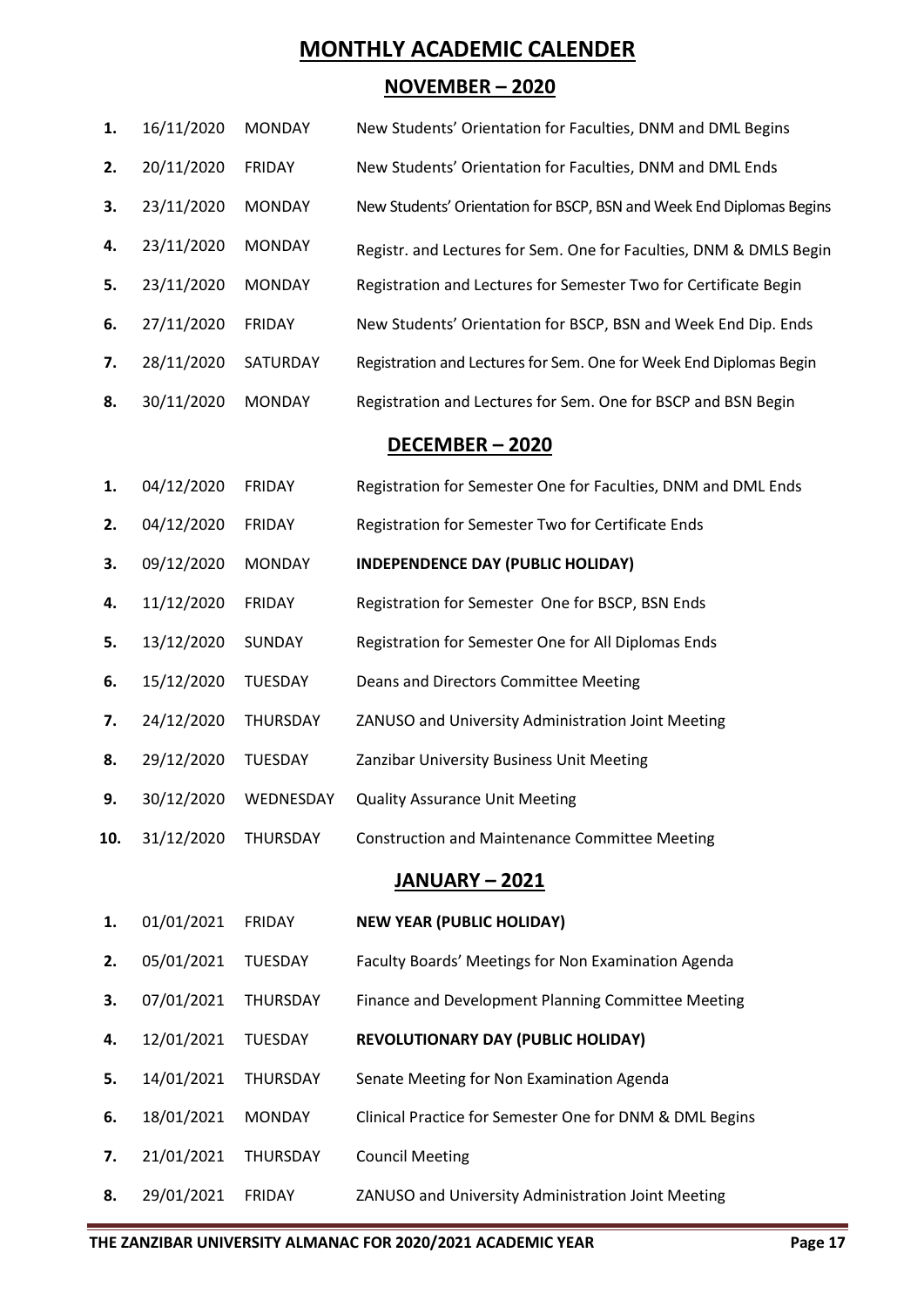#### **FEBRUARY – 2021**

| 1. | 02/02/2021 | <b>TUESDAY</b>  | <b>IPGSR Board Meeting</b>                                         |
|----|------------|-----------------|--------------------------------------------------------------------|
| 2. | 04/02/2021 | <b>THURSDAY</b> | Administrative Staff Appointments and Promotions Committee Meeting |
| З. | 09/02/2021 | <b>TUESDAY</b>  | Academic Staff Appointments and Promotions Committee Meeting       |
| 4. | 11/02/2021 | <b>THURSDAY</b> | <b>Library Board Meeting</b>                                       |
| 5. | 16/02/2021 | <b>TUESDAY</b>  | Undergraduate Studies Committee Meeting                            |
| 6. | 19/02/2021 | <b>FRIDAY</b>   | ZANUSO and University Administration Joint Meeting                 |
| 7. | 23/02/2021 | <b>TUESDAY</b>  | Deans and Directors Committee Meeting                              |
| 8. | 26/02/2021 | <b>FRIDAY</b>   | <b>Examinations Committee Meeting</b>                              |
| 9. | 26/02/2021 | <b>FRIDAY</b>   | Clinical Practice for Semester One for DNM & DMLS Ends             |

# **MARCH – 2021**

| 1.  | 02/03/2021 | <b>TUESDAY</b> | Postgraduate Studies Committee Meeting                    |
|-----|------------|----------------|-----------------------------------------------------------|
| 2.  | 05/03/2021 | <b>FRIDAY</b>  | Lectures for Semester One for Faculties End               |
| 3.  | 05/03/2021 | <b>FRIDAY</b>  | Lectures for Semester Two for Certificate End             |
| 4.  | 07/03/2021 | SUNDAY         | Lectures for Semester One for Week End Diplomas End       |
| 5.  | 08/03/2021 | <b>MONDAY</b>  | Examinations for Semester One for Faculties Begin         |
| 6.  | 11/03/2021 | THURSDAY       | Zanzibar University Business Unit Meeting                 |
| 7.  | 13/03/2021 | SATURDAY       | Examinations for Semester One for Week End Diplomas Begin |
| 8.  | 15/03/2021 | <b>MONDAY</b>  | Examinations for Semester Two for Certificate Begin       |
| 9.  | 16/03/2021 | <b>TUESDAY</b> | <b>Students Welfare Committee Meeting</b>                 |
| 10. | 19/03/2021 | <b>FRIDAY</b>  | Examinations for Semester One for Faculties End           |
| 11. | 19/03/2021 | <b>FRIDAY</b>  | Examinations for Semester Two for Certificate End         |
| 12. | 21/03/2021 | SUNDAY         | Examinations for Semester One for Week End Diplomas End   |
| 13. | 22/03/2021 | <b>MONDAY</b>  | Inter-semester Break for Faculties Begins                 |
| 14. | 22/03/2021 | <b>MONDAY</b>  | Internship for Week End Diplomas Begins                   |
| 15. | 26/03/2021 | <b>FRIDAY</b>  | Lectures for Sem. One for BSCP, DNM & DMLS End            |
| 16. | 26/03/2021 | <b>FRIDAY</b>  | ZANUSO Management Joint Meeting                           |
| 17. | 29/03/2021 | <b>MONDAY</b>  | Exams for Sem. One for BSCP, DNM & DMLS Begin             |
| 18. | 30/03/2021 | <b>TUESDAY</b> | Deans and Directors Committee Meeting                     |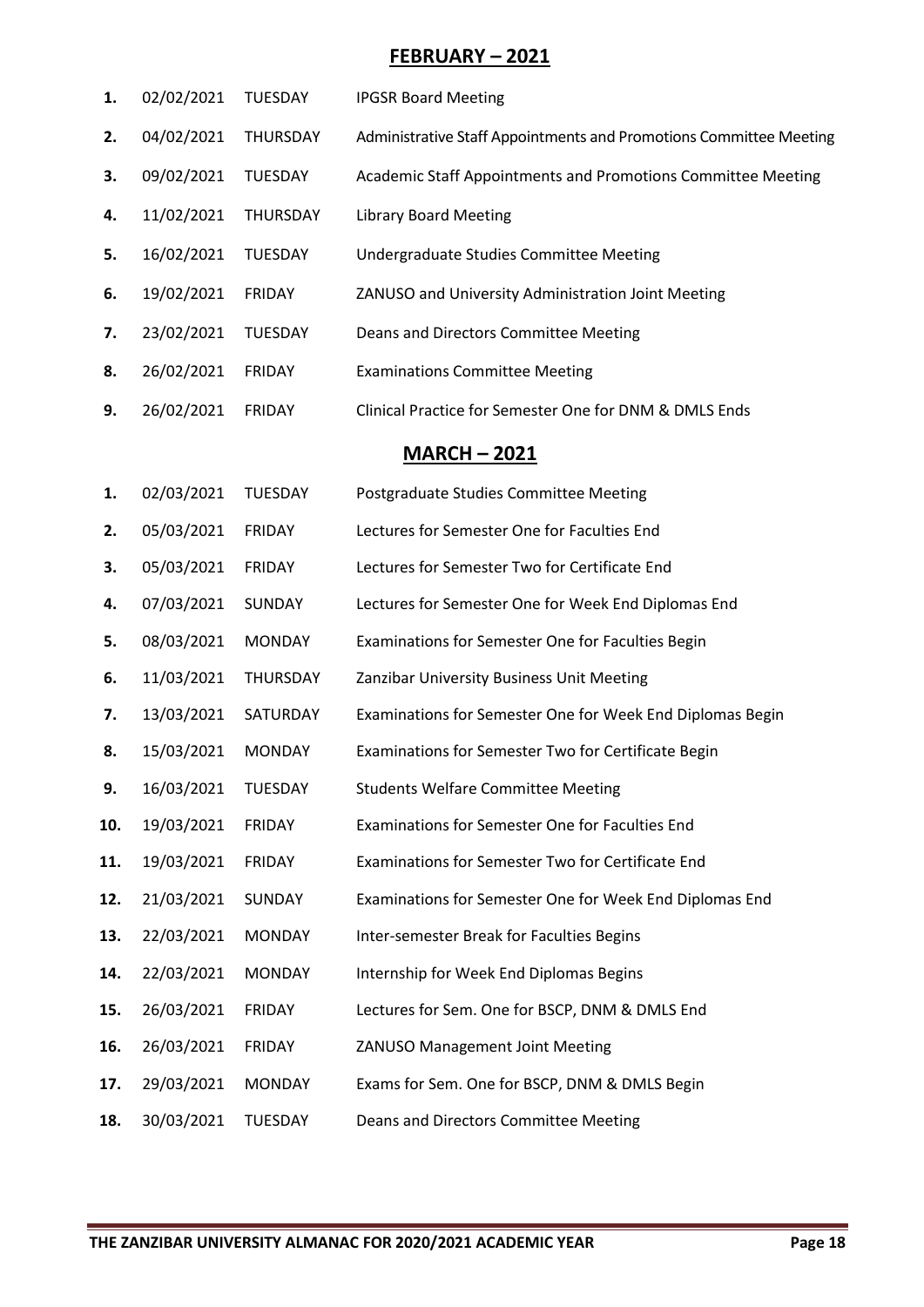# **APRIL – 2021**

| 1.  | 01/04/2021  | THURSDAY       | Lectures for Semester One for BSN End                               |
|-----|-------------|----------------|---------------------------------------------------------------------|
| 2.  | 02/04/2021  | <b>FRIDAY</b>  | <b>GOOD FRIDAY (PUBLIC HOLIDAY)</b>                                 |
| 3.  | 05/04/2021  | <b>MONDAY</b>  | <b>EASTER MONDAY (PUBLIC HOLIDAY)</b>                               |
| 4.  | 06/04/2021  | TUESDAY        | Examinations for Semester One for BSN Begin                         |
| 5.  | 06/04/2021  | TUESDAY        | Finance and Development Planning Committee Meeting                  |
| 6.  | 07/04/2021  | WEDNESDAY      | <b>KARUME DAY (PUBLIC HOLIDAY)</b>                                  |
| 7.  | 09/04/2021  | <b>FRIDAY</b>  | Examinations for Sem. One for BSCP, DNM & DMLS End                  |
| 8.  | 7-9/04/2021 | WED-FRID       | Faculty Boards Meetings for Semester One Examination Results        |
| 9.  | 12/04/2021  | <b>MONDAY</b>  | Inter-semester Break for BSCP, DNM & DMLS Begins                    |
| 10. | 13/04/2021  | <b>TUESDAY</b> | <b>ICE Board Meeting</b>                                            |
| 11. | 13/04/2021  | TUESDAY        | RAMADHAN BEGINS (UPON SIGHTING OF THE MOON)                         |
| 12. | 15/04/2021  | THURSDAY       | <b>Senate Meeting</b>                                               |
| 13. | 16/04/2021  | <b>FRIDAY</b>  | Inter-semester Break for Faculties Ends                             |
| 14. | 16/04/2021  | <b>FRIDAY</b>  | Examinations for Semester One for BSN End                           |
| 15. | 16/04/2021  | <b>FRIDAY</b>  | Internship for Week End Diplomas Ends                               |
| 16. | 17/04/2021  | SATURDAY       | Registration and Lectures for Sem. Two for Week End Diplomas Begins |
| 17. | 19/04/2021  | <b>MONDAY</b>  | Registration and Lectures for Semester Two for Faculties Begins     |
| 18. | 19/04/2021  | <b>MONDAY</b>  | Inter-semester Break for BSN Begins                                 |
| 19. | 20/04/2021  | <b>TUESDAY</b> | ICE Board Meeting for Semester One Exam Results of Diploma          |
| 20. | 23/04/2021  | FRIDAY         | Inter-Semester Break for BSCP Ends                                  |
| 21. | 25/04/2021  | SUNDAY         | Registration for Semester Two for Week End Diplomas Ends            |
| 22. | 26/04/2021  | <b>MONDAY</b>  | <b>UNION DAY (PUBLIC HOLIDAY)</b>                                   |
| 23. | 27/04/2021  | TUESDAY        | Registration and Lectures for Sem. Two for BSCP and BSN Begins      |
| 24. | 29/04/2021  | THURSDAY       | <b>Quality Assurance Unit Meeting</b>                               |
| 25. | 30/04/2021  | <b>FRIDAY</b>  | Registration for Semester Two for Faculties Ends                    |
| 26. | 30/04/2021  | <b>FRIDAY</b>  | Inter-semester Break for BSN Ends                                   |
| 27. | 30/04/2021  | FRIDAY         | ZANUSO Management Joint Meeting                                     |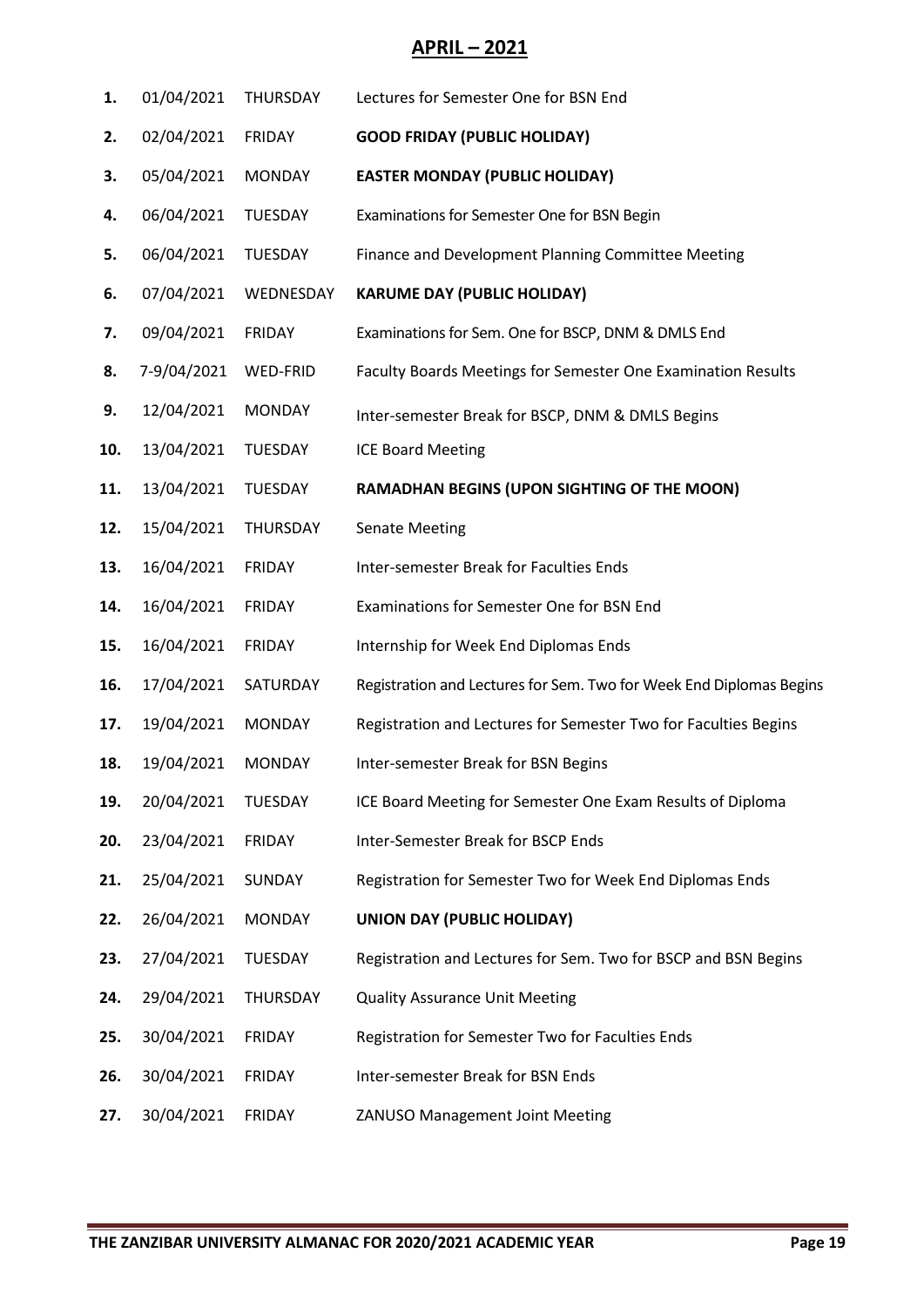# **MAY – 2021**

| 1.  | 01/05/2021 | SATURDAY       | <b>LABOUR DAY (PUBLIC HOLIDAY)</b>                               |
|-----|------------|----------------|------------------------------------------------------------------|
| 2.  | 03/05/2021 | <b>MONDAY</b>  | First Sitting & Supplementary Examinations for Certificate Begin |
| 3.  | 04/05/2021 | TUESDAY        | <b>ICE Board Meeting</b>                                         |
| 4.  | 06/05/2021 | THURSDAY       | <b>FoHAS Board Meeting</b>                                       |
| 5.  | 07/05/2021 | <b>FRIDAY</b>  | First Sitting & Supplementary Examinations for Certificate End   |
| 6.  | 07/05/2021 | <b>FRIDAY</b>  | Registration for Sem. Two for BSCP and BSN Ends                  |
| 7.  | 07/05/2021 | <b>FRIDAY</b>  | Inter-Semester Break for DNM & DMLS Ends                         |
| 8.  | 10/05/2021 | <b>MONDAY</b>  | Registration and Lectures for Semester Two for DNM & DMLS Begins |
| 9.  | 11/05/2021 | TUESDAY        | Academic Committee of the Senate Meeting                         |
| 10. | 13/05/2021 | THURSDAY       | EID AL-FITR (PUBLIC HOLIDAY)                                     |
| 11. | 14/05/2021 | <b>FRIDAY</b>  | EID AL-FITR (PUBLIC HOLIDAY)                                     |
| 12. | 18/05/2021 | TUESDAY        | <b>Council Meeting</b>                                           |
| 13. | 20/05/2021 | THURSDAY       | <b>IPGSR Board Meeting</b>                                       |
| 14. | 21/05/2021 | <b>FRIDAY</b>  | Registration for Semester Two for DNM & DMLS Ends                |
| 15. | 24/05/2021 | <b>MONDAY</b>  | First Sitting & Supplementary Examinations for DNM & DMLS Begin  |
| 16. | 25/05/2021 | TUESDAY        | <b>ICE Board Meeting</b>                                         |
| 17. | 28/05/2021 | <b>FRIDAY</b>  | <b>ZANUSO Management Joint Meeting</b>                           |
| 18. | 29/05/2021 | SATURDAY       | First Sitting & Supplementary Examinations for DNM & DMLS End    |
|     |            |                | <b>JUNE - 2021</b>                                               |
| 1.  | 01/06/2021 | <b>TUESDAY</b> | <b>Students Welfare Committee Meeting</b>                        |
| 2.  | 03/06/2021 | THURSDAY       | <b>IPGSR Board Meeting</b>                                       |
| 3.  | 08/06/2021 | <b>TUESDAY</b> | <b>ICE Board Meeting</b>                                         |
| 4.  | 09/06/2021 | WEDNESDAY      | <b>Library Board Meeting</b>                                     |
| 5.  | 10/06/2021 | THURSDAY       | Academic Committee of the Senate Meeting                         |
| 6.  | 16/06/2021 | WEDNESDAY      | <b>Faculty Boards' Meetings</b>                                  |
| 7.  | 22/06/2021 | <b>TUESDAY</b> | <b>ICE Board Meeting</b>                                         |
| 8.  | 25/06/2021 | <b>FRIDAY</b>  | ZANUSO Management Joint Meeting                                  |
| 9.  | 30/06/2021 | WEDNESDAY      | Deans and Directors Committee Meeting                            |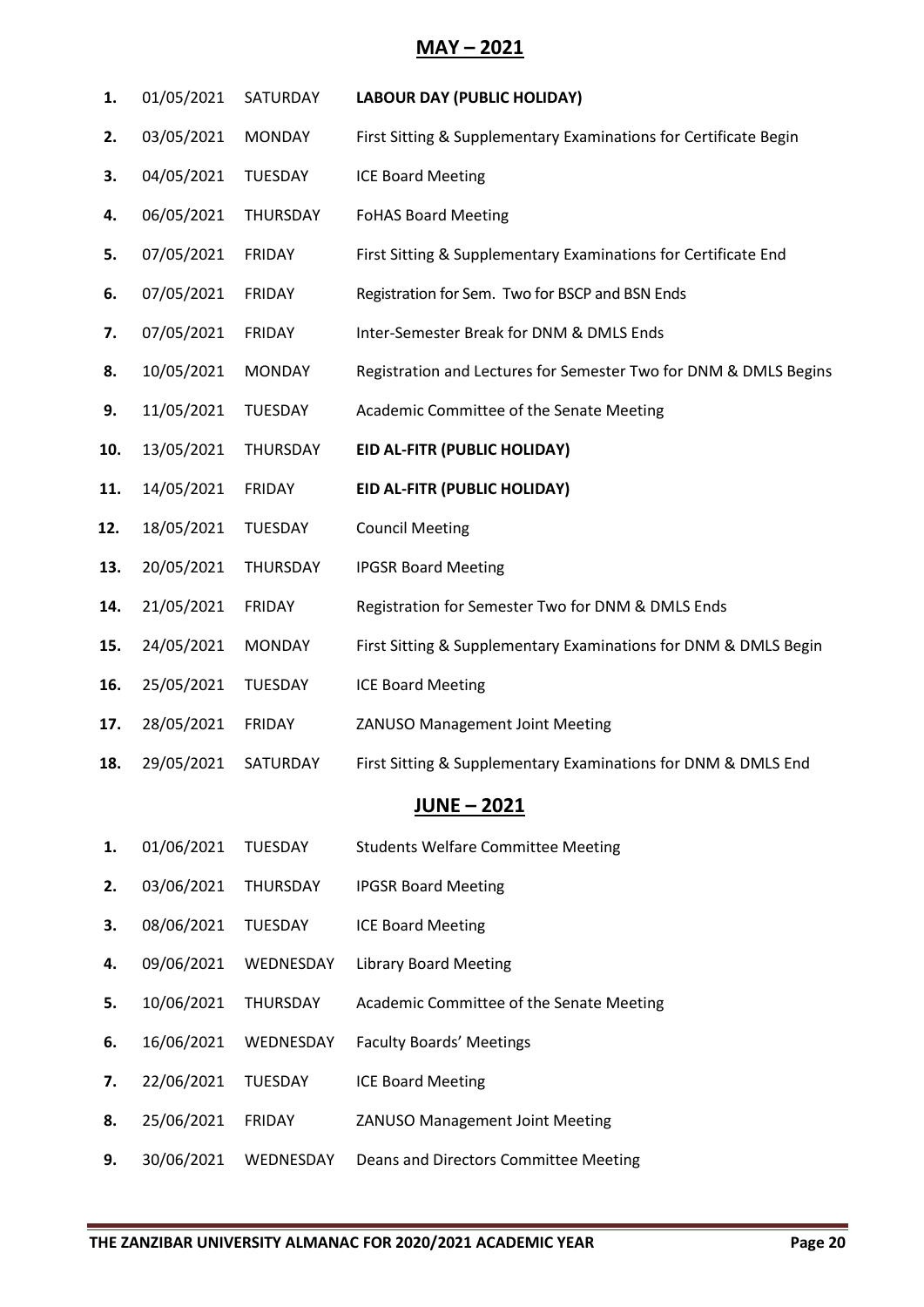#### **JULY – 2021**

- **1.** 05/07/2021 MONDAY Clinical Practice for Semester Two for DNM & DMLS Begins **2.** 06/07/2021 TUESDAY Senate Meeting **3.** 07/07/2021 WEDNESDAY **SABA SABA DAY (PUBLIC HOLIDAY) 4.** 13/07/2021 TUESDAY Finance and Development Planning Committee Meeting **5.** 20/07/2021 TUESDAY **EID AL-HAJJ (PUBLIC HOLIDAY) 6.** 22/07/2021 THURSDAY Deans and Directors Committee Meeting **7.** 23/07/2021 FRIDAY Examinations Committee Meeting **8.** 25/07/2021 SUNDAY Lectures for Semester Two for Week End Diplomas End **9.** 27/07/2021 TUESDAY Undergraduate Studies Committee Meeting **10.** 29/07/2021 THURSDAY Construction and Maintenance Committee Meeting **11.** 30/07/2021 FRIDAY Lectures for Semester Two for Faculties End **12.** 31/07/2021 SATURDAY Examinations for Semester Two for Week End Diplomas Begin **AUGUST – 2021 1.** 02/08/2021 MONDAY Examinations for Semester Two for Faculties Begin **2.** 05/08/2021 THURSDAY Administrative Staff Appointments and Promotions Commit. Meeting **3.** 07/08/2021 SATURDAY Examinations for Semester Two for Week End Diplomas End **4.** 08/08/2021 SUNDAY **NANE NANE DAY (PUBLIC HOLIDAY) 5.** 09/08/2021 MONDAY Long Vacation for Week End Diplomas Begins **6.** 12/08/2021 THURSDAY Academic Staff Appointments and Promotions Committee Meeting **7.** 13/08/2021 FRIDAY Examinations for Semester Two for Faculties End **8.** 13/08/2021 FRIDAY Clinical Practice for Semester Two for DNM & DMLS Ends **9.** 16/08/2021 MONDAY Long Vacation for Faculties Begins **10.** 19/08/2021 TUESDAY Council Meeting **11.** 20/08/2021 FRIDAY Lectures for Semester Two for BSCP End **12.** 23/08/2021 MONDAY Exams. for Semester Two for BSCP Begin **13.** 23/08/2021 MONDAY Field Attachment & Teaching Practice for All Faculties Begin
- **14.** 23/08/2021 MONDAY ICE Board Meeting
- **15.** 24/08/2021 TUESDAY Admissions Committee Meeting
- **16.** 26/08/2021 THURSDAY Academic Committee of the Senate Meeting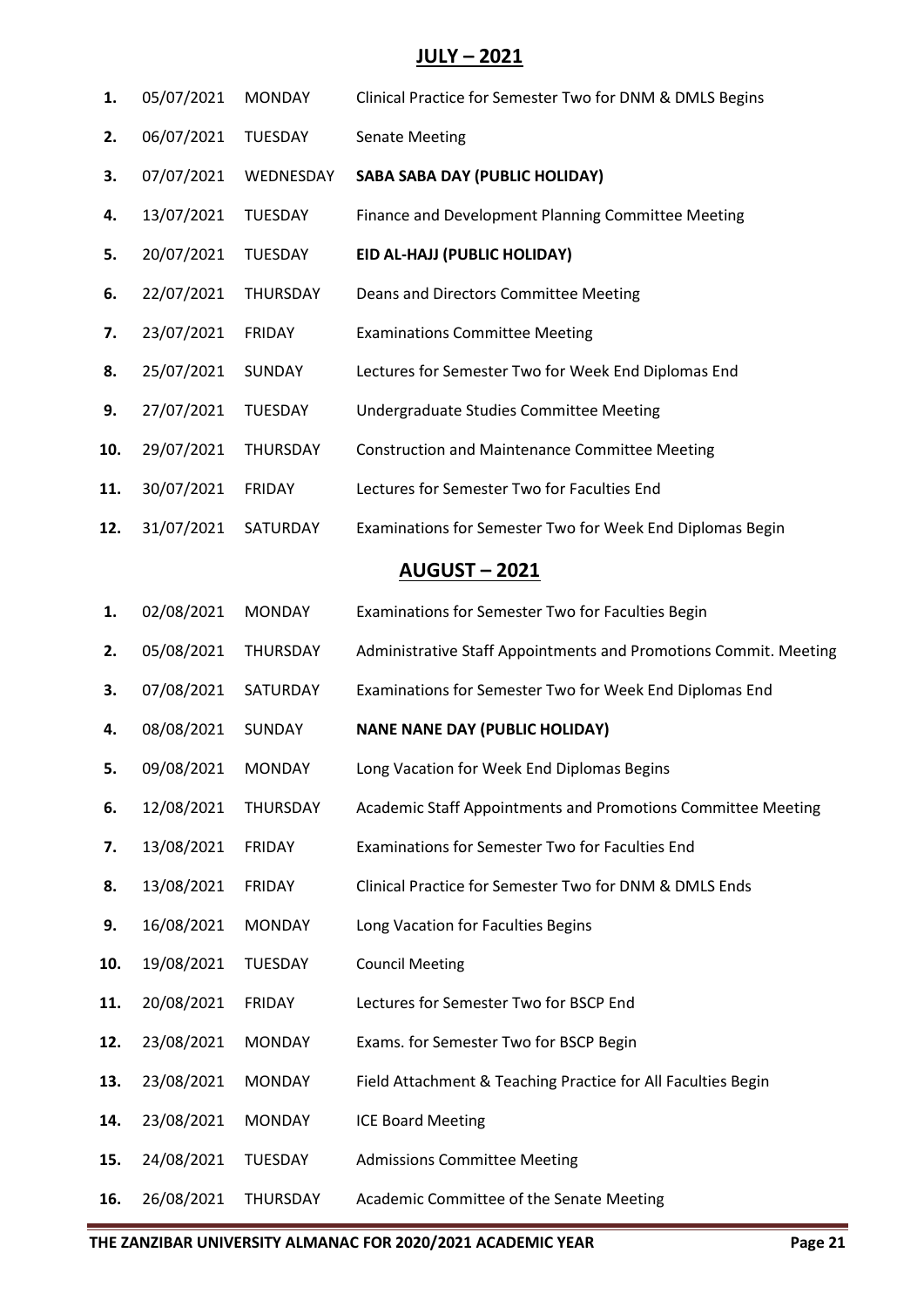| 17. | 27/08/2021  | <b>FRIDAY</b>  | Lectures for Semester Two for BSN End                                |
|-----|-------------|----------------|----------------------------------------------------------------------|
| 18. | 30/08/2021  | <b>MONDAY</b>  | Exams. for Semester Two for BSN Begin                                |
| 19. | 31/08/2021  | <b>MONDAY</b>  | Deans and Directors Committee Meeting                                |
|     |             |                | SEPTEMBER-2021                                                       |
| 1.  | 1-3/09/2021 | WED-FRI        | <b>Faculty Boards' Meetings</b>                                      |
| 2.  | 03/09/2021  | <b>FRIDAY</b>  | Exams. for Semester Two for Bachelor of Counseling Psychology End    |
| 3.  | 04/09/2021  | SATURDAY       | <b>External Examiners Board Meeting Begins</b>                       |
| 4.  | 05/09/2021  | SUNDAY         | <b>External Examiners Board Meeting Ends</b>                         |
| 5.  | 06/09/2021  | <b>MONDAY</b>  | Long Vacation for Bachelor of Counseling Psychology Begins           |
| 6.  | 07/09/2021  | <b>TUESDAY</b> | <b>ICE Board Meeting</b>                                             |
| 7.  | 09/09/2021  | THURSDAY       | <b>Senate Meeting</b>                                                |
| 8.  | 10/09/2021  | <b>FRIDAY</b>  | Lectures for Semester Two for DNM & DMLS End                         |
| 9.  | 10/09/2021  | <b>FRIDAY</b>  | Exams. for Semester Two for Bachelor of Science in Nursing End       |
| 10. | 10/09/2021  | <b>FRIDAY</b>  | Long Vacation for Week End Diplomas Ends                             |
| 11. | 11/09/2021  | SATURDAY       | First Sitting & Supp. Exams for Sem. Two for Week End Diplomas Begin |
| 12. | 13/09/2021  | <b>MONDAY</b>  | Long Vacation for Bachelor of Science in Nursing Begins              |
| 13. | 13/09/2021  | <b>MONDAY</b>  | Examinations for Semester Two for DNM & DMLS Begin                   |
| 14. | 19/09/2021  | SUNDAY         | First Sitting & Supp. Exams for Sem. Two for Week End Diploma End    |
| 15. | 21/09/2021  | <b>TUESDAY</b> | <b>Admissions Committee Meeting</b>                                  |
| 16. | 24/09/2021  | <b>FRIDAY</b>  | Examinations for Semester Two for DNM & DMLS End                     |
| 17. | 27/09/2021  | <b>MONDAY</b>  | Long Vacation for DNM & DMLS Begins                                  |
| 18. | 30/09/2021  | THURSDAY       | Deans and Directors Committee Meeting                                |
|     |             |                | OCTOBER-2021                                                         |
| 1.  | 01/10/2021  | FRIDAY         | Field Attachment & Teaching Practice for FBA & FASS Ends             |
| 2.  | 04/10/2021  | <b>MONDAY</b>  | <b>ICE Board Meeting</b>                                             |
| 3.  | 05/10/2021  | TUESDAY        | <b>FoHAS Board Meeting</b>                                           |
| 4.  | 07/10/2021  | <b>TUESDAY</b> | Academic Committee of the Senate Meeting                             |
| 5.  | 12/10/2021  | TUESDAY        | <b>ICE Board Meeting</b>                                             |
| 6.  | 13/10/2021  | WEDNESDAY      | Finance and Development Planning Committee Meeting                   |
| 7.  | 14/10/2021  | THURSDAY       | <b>NYERERE DAY (PUBLIC HOLIDAY)</b>                                  |